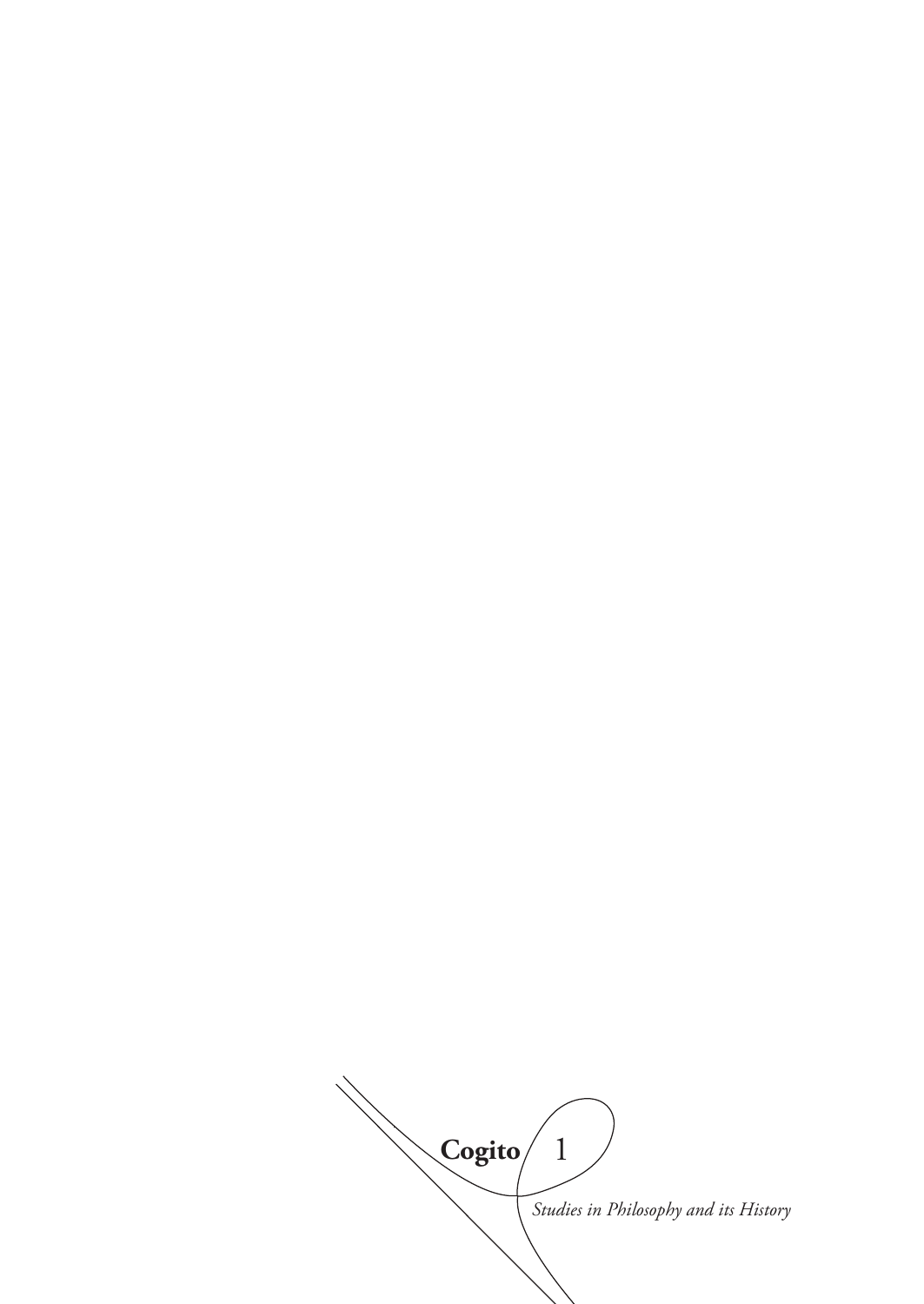# Cogito *Studies in Philosophy and its History*

\_\_\_\_\_\_\_\_\_\_\_\_\_\_\_\_\_\_\_\_\_\_\_\_\_\_\_\_\_\_\_\_\_\_\_\_\_\_\_\_\_\_\_\_\_\_\_\_\_\_\_\_\_\_\_\_\_\_\_\_\_

Open to all philosophical genres and traditions, the book series *Cogito. Studies in Philosophy and its History* aims at publishing selected studies and texts with special focus on metaphysics, ethics, and their relations. *Cogito* promotes a view of philosophy as an argumentative discipline, which needs to be both theoretically engaged and conscious of the historical dimension of theoretical discussions. Hence, the book series hosts readable and accessible texts, which contribute to philosophical advancement or which inquire into the historical roots of theoretical issues.

*Cogito* considers contributions from both senior and junior scholars, and promotes scientific dissemination by employing an open access policy. Submitted texts will be peer reviewed according to standard double-blind processes of evaluation. Contributions in English, Italian, French, Spanish and German language are eligible.

#### **EDITORS**

Gabriele De Anna (Otto-Friedrich-Universität Bamberg, Università di Udine) Riccardo Martinelli (Università di Trieste)

#### ADVISORY BOARD

Antonio Allegra (Università per Stranieri di Perugia) Carla Bagnoli (Università di Modena e Reggio Emilia) Andrea Bottani (Università di Bergamo) Rosa M. Calcaterra (Università Roma Tre) Antonella Corradini (Milano, Università Cattolica) Mario De Caro (Università Roma Tre) Christian Illies (Otto-Friedrich Universität Bamberg, DE)



I contributi sono sottoposti, nella forma del doppio anonimato, a peer review di due esperti, esterni al Comitato Scientifico o alla Direzione.

Impaginazione Gabriella Clabot

© copyright Edizioni Università di Trieste, Trieste 2016

Proprietà letteraria riservata.

I diritti di traduzione, memorizzazione elettronica, di riproduzione e di adattamento totale e parziale di questa pubblicazione, con qualsiasi mezzo (compresi i microfilm, le fotocopie e altro) sono riservati per tutti i paesi.

ISBN 978-88-8303-809-9 (print) ISBN 978-88-8303-810-5 (online)

EUT Edizioni Università di Trieste Via Weiss, 21 – 34128 Trieste http://eut.units.it https://www.facebook.com/EUTEdizioniUniversitaTrieste Nikolay Milkov (Universität Paderborn, DE) Matteo Negro (Università di Catania) Roger Pouivet (Université de Lorraine, F) Stefano Poggi (Università di Firenze) Giacomo Samek Lodovici (Milano, Università Cattolica) Thomas Sturm (Universidad Autònoma de Barcelona, E) Nic Teh (University of Notre Dame, USA) Achille Varzi (Columbia University, USA)

> Questo volume è integralmente disponibile online a libero accesso nell'archivio digitale OpenstarTs, al link: www.openstarts.units.it/dspace/handle/10077/14044

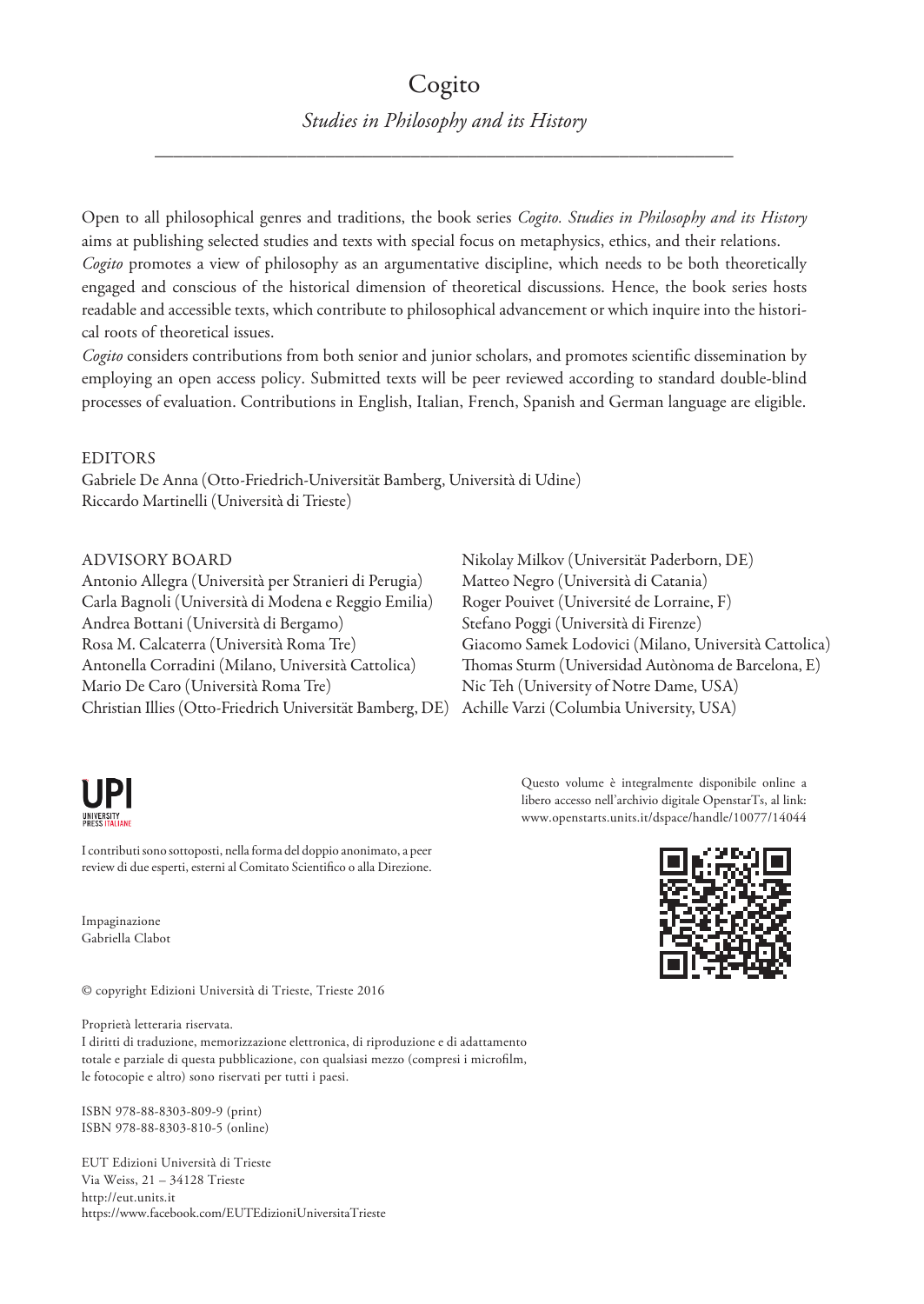# **Practical Rationality in Political Contexts Facing Diversity in Contemporary Multicultural Europe**

**edited by Gabriele De Anna and Riccardo Martinelli**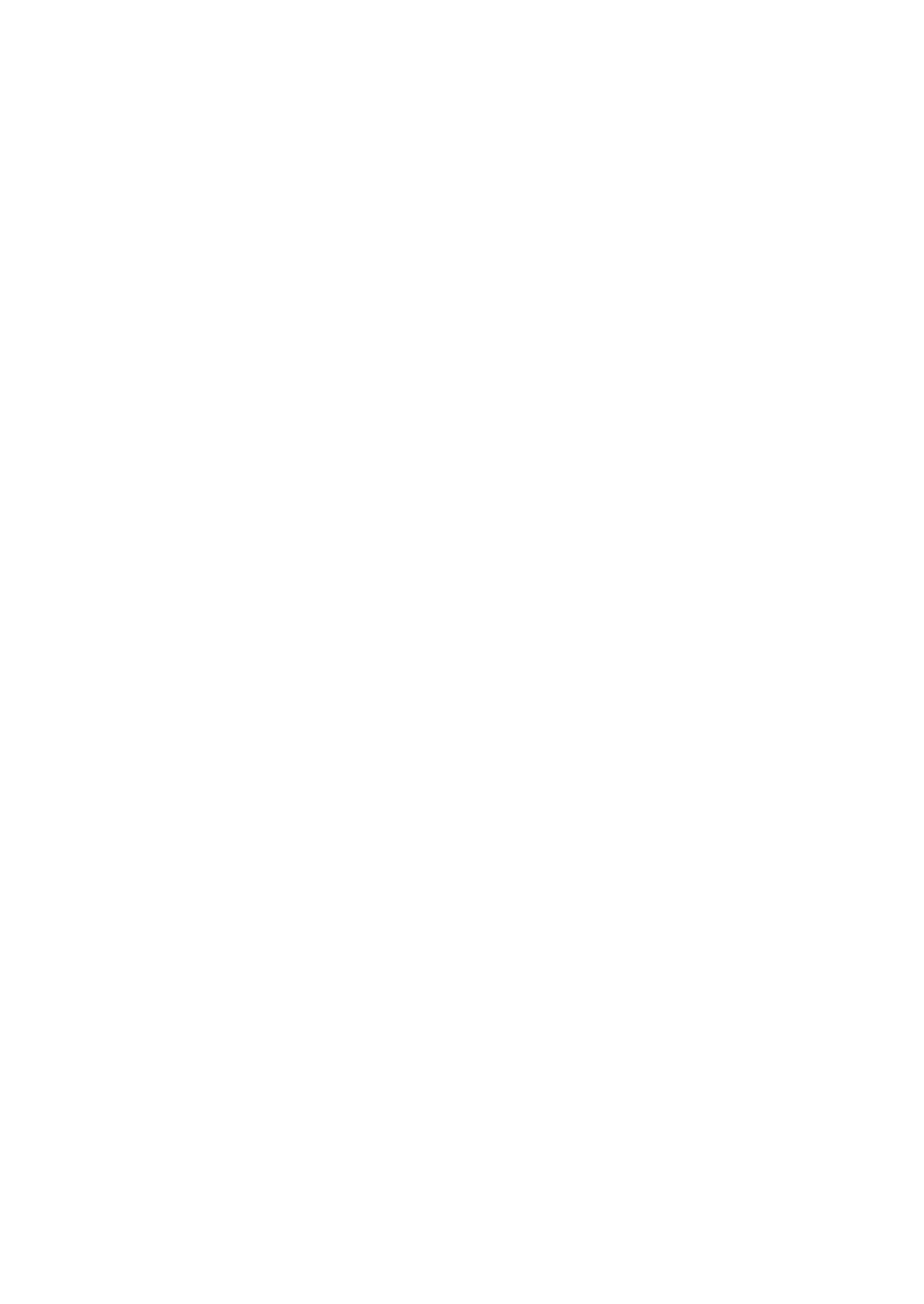# **Table of contents**

- 7 Europe, Philosophy and Cultural Diversity: An Introduction *by Gabriele De Anna and Riccardo Martinelli*
- 19 Some Critical Questions about Critical Questions *by Thomas Becker*
- 31 Does Truth Really Matter? On the Irrelevance of Truth *by Sebastian Krebs*
- 47 On the Philosophical Significance of National Characters. Reflections from Hume and Kant *by Riccardo Martinelli*
- 59 Individual Actions and Shared Actions: An Interactional Framework *by Marianna Ginocchietti*
- 77 Rationality in Linguistic Interpretation: from Charity to Cooperativeness *by Paolo Labinaz*
- 99 Nicholas of Cusa. Natural Law, Religions, and Peace. Facing Diversity through Philosophy in Pre-Modern Europe *by Marko Fuchs*
- 113 The Challenge of Multiculturalism: Universalism and Particularism in Alasdair MacIntyre's Ethics *by Ines Potzernheim*
- 131 Reason, Recognition, and Diversity *by John Stopford*
- 153 Politics and the Relevance of Cultures *by Gabriele De Anna*
- 163 Everyday Multiculturalism: Individual Experience of Cultural Diversity *by Antonella Pocecco*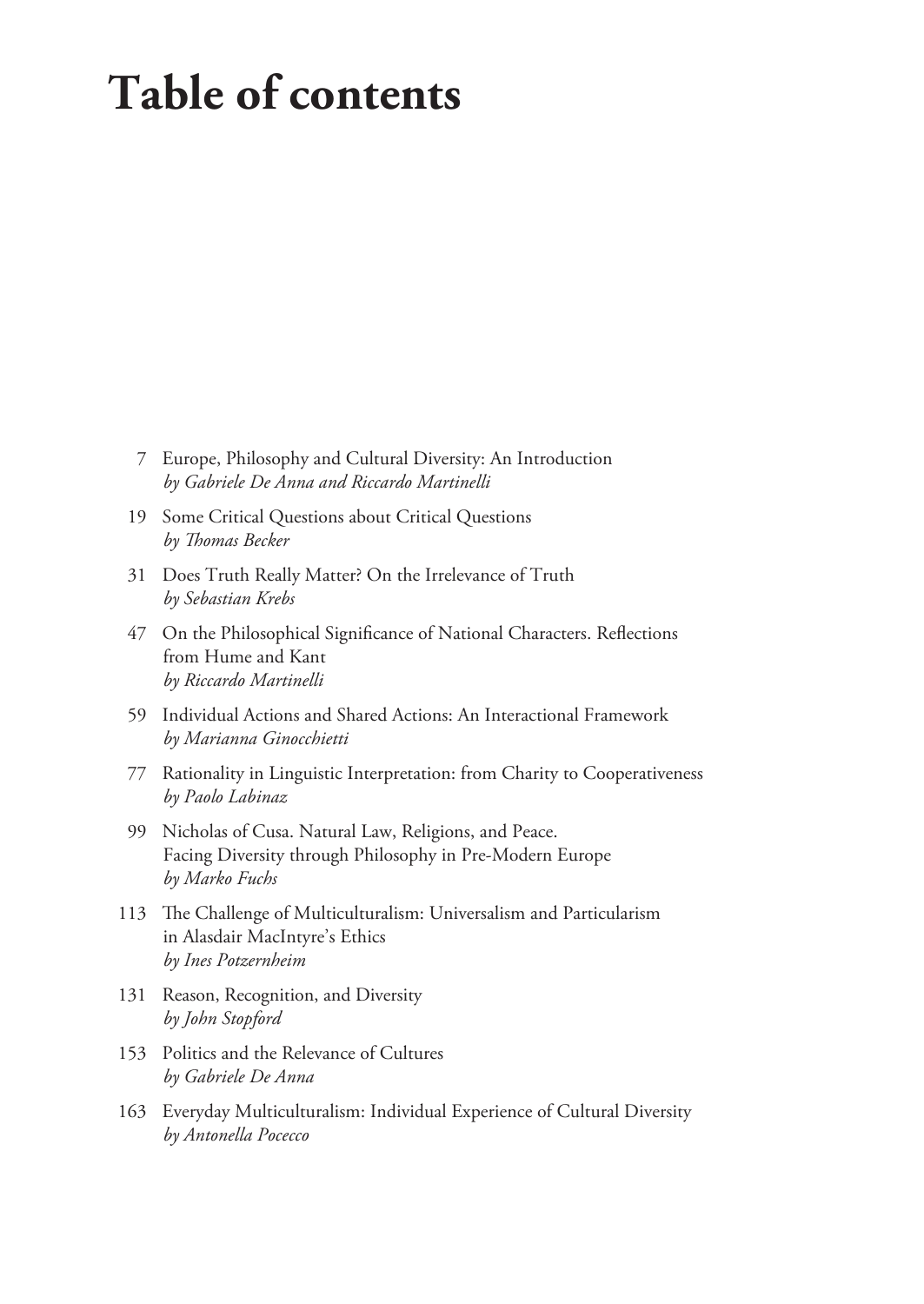- 179 Facing Differences and Indifference in Mexico: Suggestions Concerning the Discursive Dynamics of Morality in *2666* by Roberto Bolaño and "El principio del placer" and *Las batallas en el desierto* by José Emilio Pacheco *by Arndt Lainck*
- 201 The Moral of the Fable *by Brunello Lotti*
- 211 List of Contributors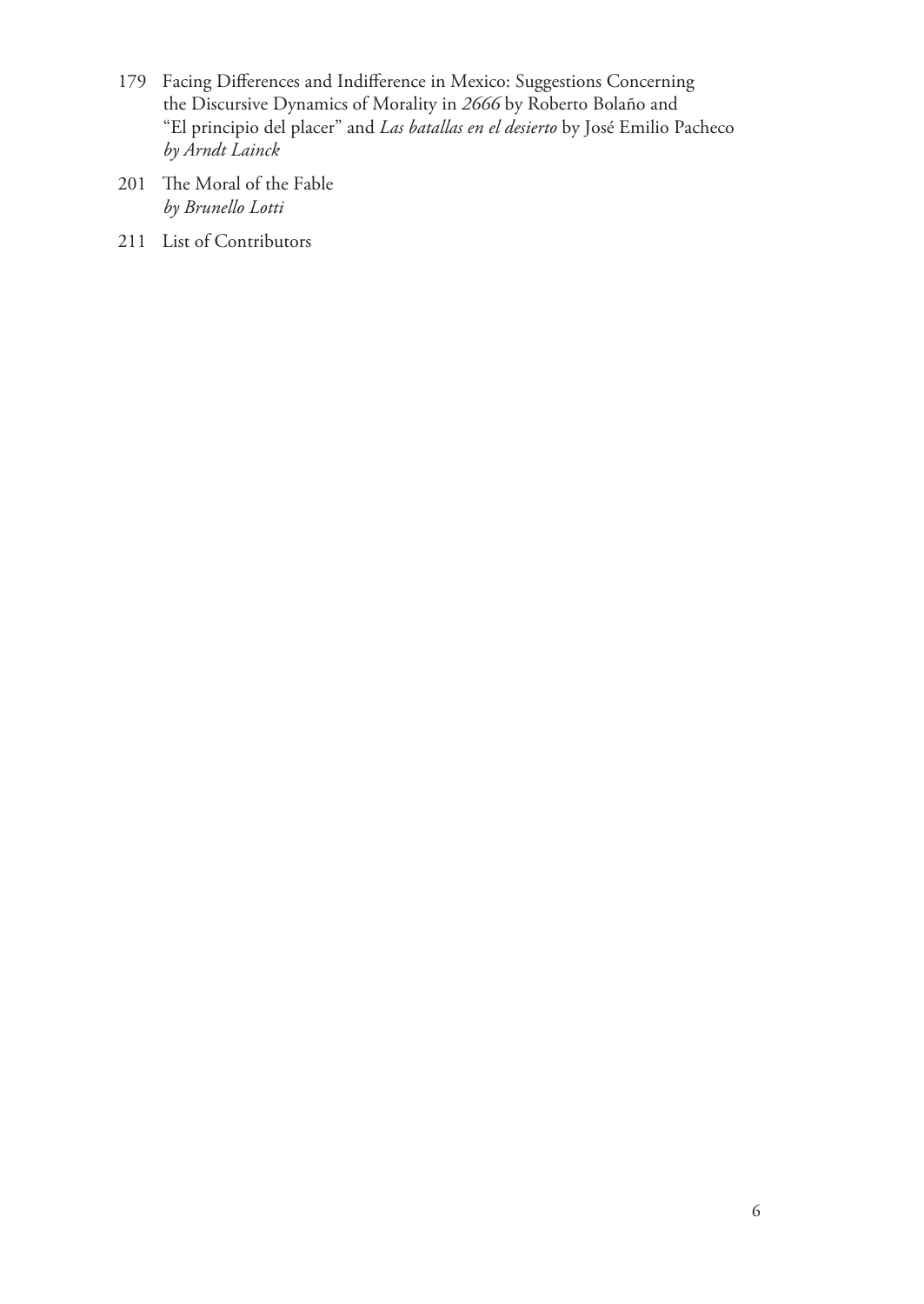# **Rationality in Linguistic Interpretation: from Charity to Cooperativeness**

paolo labinaz

### **1. Introduction**

This paper deals with how human rationality is related to the practice of interpreting other people's linguistic behaviour. According to some well-known philosophers of language and mind, such as Willard V.O. Quine (1960), Donald Davidson (1984) and Daniel Dennett (1978, 1987), there is a necessary connection between our capacity to interpret other people's behaviour, be it linguistic or not, and our acknowledgement of their rationality. On these views, indeed, it would be very difficult (maybe impossible) to interpret other people's behaviour without also ascribing them a certain degree of rationality. Central to this claim is the Principle of Charity, according to which, roughly, maximizing agreement, or minimizing disagreement, with our interlocutors is a necessary condition of interpreting their linguistic behaviour successfully. That is, by assuming the speaker's rationality we can maximize agreement, or minimize disagreement, with her, making her linguistic behaviour understandable. However, if we put the Principle of Charity to work, some problems arise as to how this presumption of rationality is to be articulated. As I will try to argue, the Principle of Charity should be dismissed on the grounds that it makes difficult to determine what degree, if any, of rationality we have to attribute to our interlocutors in order to interpret their linguistic behaviour successfully.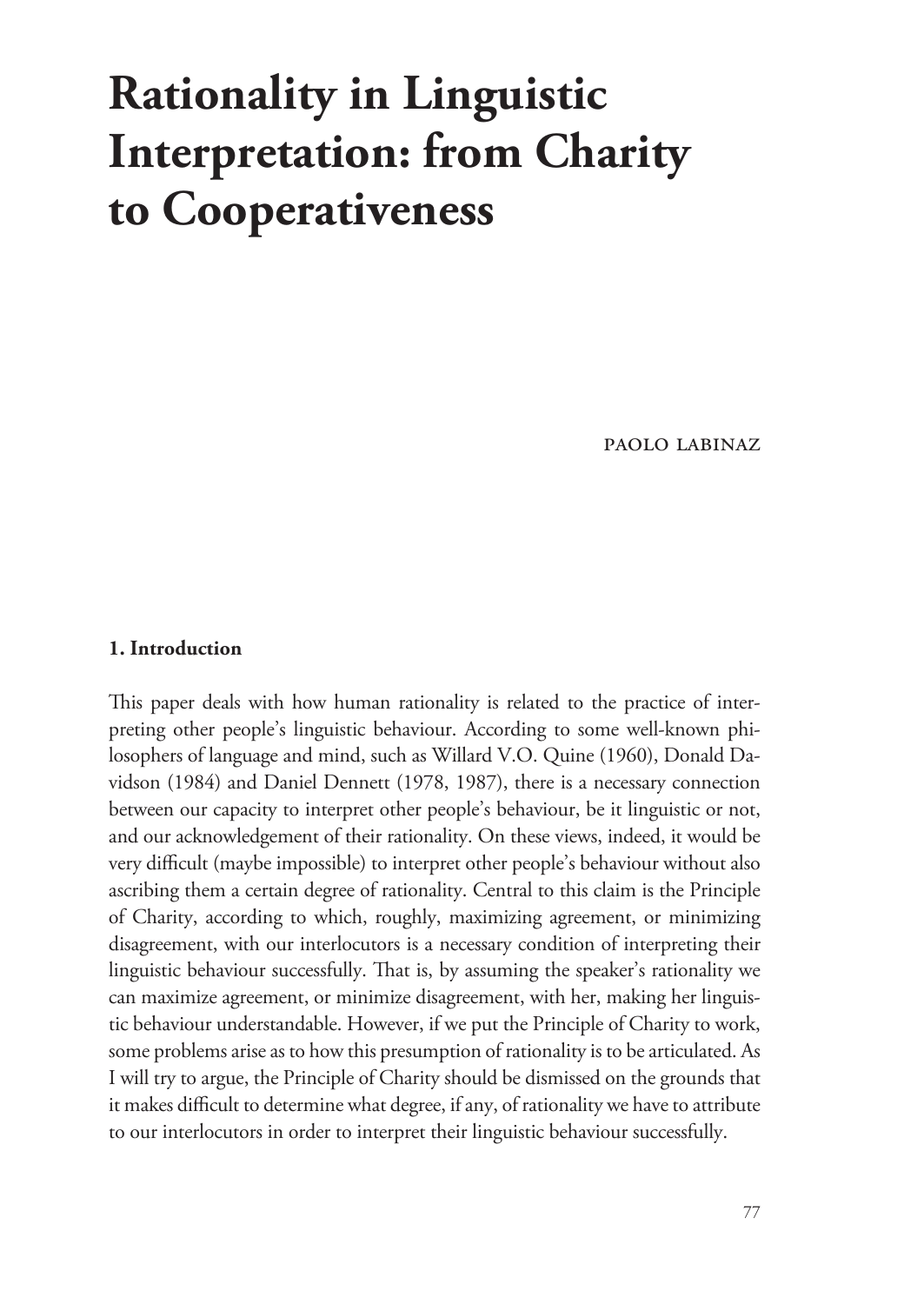A more promising way of accounting for the interpretation of other people's utterances may be found if we start from Paul Grice's Cooperative Principle, and his argumentative conception of rationality (Grice 1975/1989, 1991), as recently discussed by Marina Sbisà (2001, 2006). While according to the Principle of Charity, conformity to certain rational principles, whatever they are, must be ascribed *a priori* to our interlocutors, Grice's Cooperative Principle specifies what we should reasonably expect (*ceteris paribus*) from our interlocutors in conversation, insofar as we assume that they cooperate with us to reach a common goal, without imposing any specific rational principle to their linguistic behaviour. It is noteworthy that even when we believe that our interlocutors violate some of the expectations associated with the Cooperative Principle, we can still make sense of their linguistic behaviour insofar as we recognize that they have behaved in that way on the basis of some reasons, that is, in a rational way. On this view, rationality emerges from one's linguistic practices, particularly as a concern for the justification of one's own linguistic moves. I conclude by pointing out that studying rationality from the point of view of how we should interpret other people's speech sheds some light on how to conceive rationality itself. In particular, approaching rationality in this way gives us good grounds for moving from the received view that other people's rationality (as a conformity to norms) has to be assumed *a priori,* to an alternative view. This alternative view, which stands in need of further refinement, claims that rationality emerges in our concern to give reasons to support our behaviour, be it linguistic or of another nature.

### **2. Charity and rationality**

Over the years, a wide debate has taken place concerning the nature of the Principle of Charity, and its application in linguistic interpretation. Roughly speaking, this principle states a general constraint on linguistic interpretation: to say that our interpretation of other people's linguistic behaviour must be charitable means that in order to interpret this linguistic behaviour successfully we must maximize agreement, or minimize disagreement, with them. As we will see, this requires in turn the assumption that the speaker being interpreted is, to a certain extent, rational, i.e. the interpreter ought to presume the speaker's rationality.

While the label "Principle of Charity" was coined by Neil L. Wilson (1959), the principle has been later reformulated and developed by several prominent philosophers, particularly Willard V.O. Quine and Donald Davidson.<sup>1</sup> Moreo-

<sup>1</sup> Philosophers who have discussed (in different forms and for various reasons) the Principle of Charity in their philosophical theorizing are, among others, David Lewis (1974), Paul Thagard and Richard Nisbett (1983), Hilary Putnam (1975, 272-279).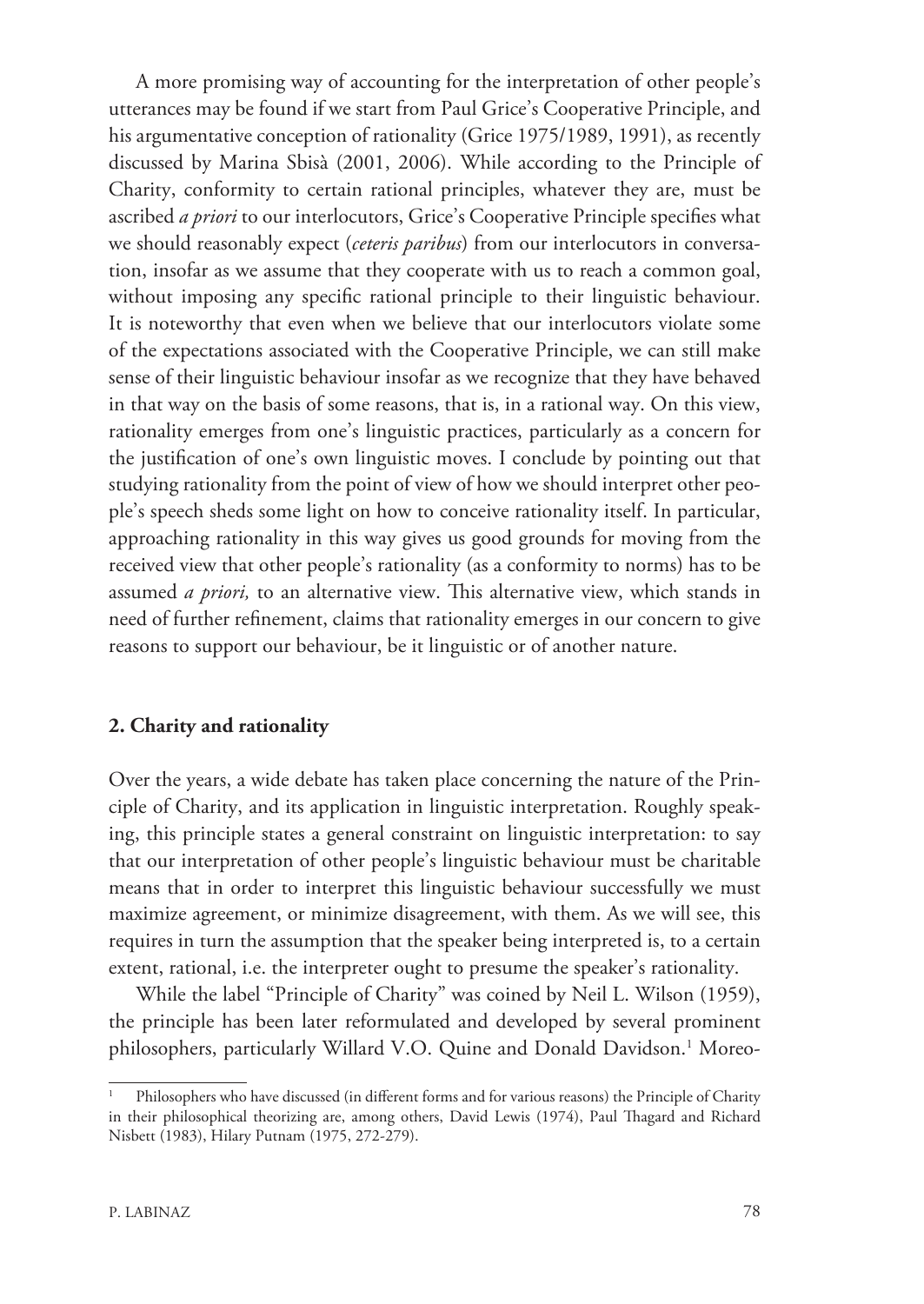ver, another well-known philosopher, Daniel Dennett, has developed a theory which, while differing in some respects from those of Davidson and Quine, holds that when predicting or explaining the behaviour of intentional systems we have to adopt a charitable attitude towards them, that is, we have to consider them as perfectly rational, or nearly so.

#### 2.1 Quine on radical translation

In *Word and Object* (1960, 26-79), in order to argue for the indeterminacy of translation Quine elaborates a thought experiment in which a linguist is supposed to interact with a native speaker of an unknown community in an attempt to translate the latter's exotic language into her home language. Since the linguist has no prior knowledge of this language and there is no third shared language available, the only evidence available to the linguist is the native speaker's observable linguistic behaviour. Quine refers to this situation as a case of radical translation. Following Quine (1960, 29-30), suppose that when a rabbit appears the native speaker utters "gavagai." If this happens more than once, the linguist might conjecture that the expression "gavagai" refers to the rabbit, that is, can be translated into English as "gavagai" (or something like "Look, there is a rabbit"). However, in uttering "gavagai," the native speaker might refer to a portion of reality other than the rabbit considered as a whole (we suppose this is the portion of reality to which the English word "rabbit" actually refers), such as "rabbit parts," "temporal stage of a rabbit" or "instantiation of rabbithood," etc. Insofar as the linguist has only the observable linguistic behaviour of the native speaker at her disposal, she has no basis to decide what the most appropriate translation is. Indeed, considering one and the same linguistic stimulus, several hypotheses may be made. In addition, there is another question that the linguist has to tackle in translating the unknown language, that is, how to translate logical connectives (such as "∧", "∨" and so on) into the native speaker's language (Quine 1960, 57-61). For example, suppose that a native speaker assents to certain compound sentences that correspond to the logical form "*p* and not-*p*" (i.e., "the rabbit is on the grass and the rabbit is not on the grass"). Sentences with this form are absurd, or better contradictory, according to the semantic criteria of the linguist, as well as our own. But, as Quine points out, "[w]anton translation can make natives sound as queer as one pleases. Better translation imposes our logic upon them […]" (Quine 1960, 58). It is therefore suggested that the native speaker's utterance is not really contradictory and that the contradictory translation is a wrong translation.

In Quine's view, in the case of radical translation, since there may be an indefinite number of incompatible manuals of translation that are all consistent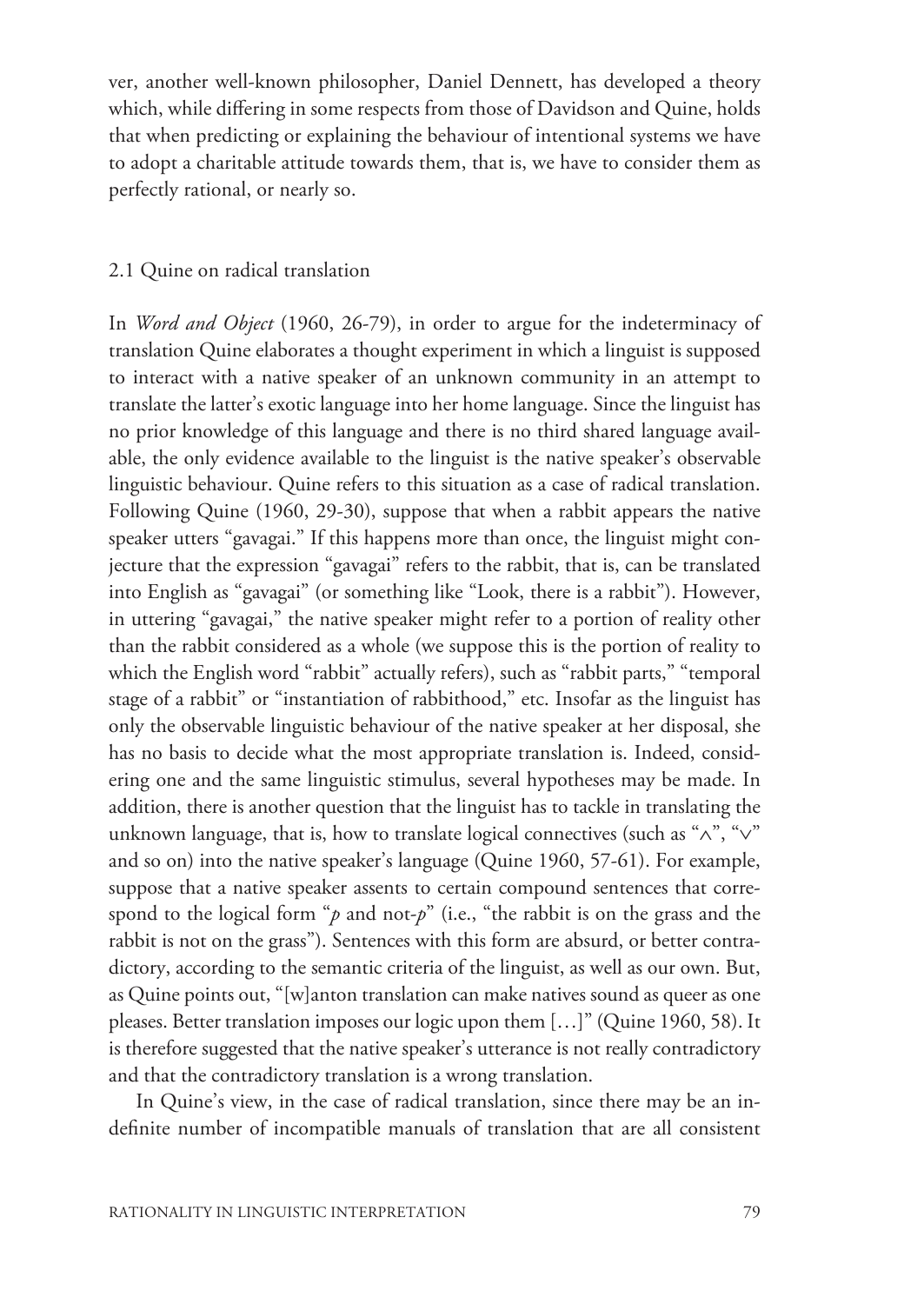with the same set of observable linguistic behaviour, the linguist must maximize her agreement with the native speaker. That is, only when the linguist assumes that there is a great deal of agreement between her and the native speaker, her task of translation can start. Agreement on the part of the linguist amounts to a charitable attitude towards the native speaker's observed linguistic behaviour. Quine proposes, among others, two methodological suggestions that have to be followed when translating sentences from an unknown language:

- "[...] fair translation preserves logical laws [...]" (Quine 1960, 59);
- "[…] interlocutor's silliness, beyond a certain point, is less likely than bad translation – or, in the domestic case, linguistic divergence" (Quine 1960, 59), where silliness has to be evaluated from the linguist's perspective.

Put another way, Quine (1960, 58-59) suggests that the linguist has to normally consider an apparently nonsensical translation as the result of a mistake of the translator rather than irrationality or illogicality on the part of the native speaker. Charity requires that the linguist has to avoid translating the native speaker's utterances as contradictory or absurd. According to Quine, as seen previously, to avoid contradictory or absurd translation she has to "project" (in Quine's terms,  $\lq$ "impose") her logic onto the native speaker. $^2$  However, this move can be understood in at least two different ways. While the first interpretation requires assuming that the native speaker's linguistic behaviour is logically consistent, regardless of whether she actually possesses a logical competence, the second one, which is a stronger assumption, requires the linguist to assume that the native speaker possesses a "real" logical competence including a certain amount of rules of first-order logic. Regardless of how one answers this question, which will be approached in Section 3, Quine claims that by adopting a charitable attitude towards the native speaker, the linguist should be able to carry over the truth from the sentences of the exotic language, be they occasion or compound, to her home language's sentences (Quine 1960, 60).

# 2.2 Davidson on radical interpretation

What Quine holds to be characteristic of genuine cases of radical translation, Davidson assumes that it also occurs in ordinary communication. According to him, what he calls "radical interpretation" is not limited to cases of translation but is concerned with interpreting utterances and ascribing propositional atti-

It is clear here that Quine (1960, 58) refers to a specific logical system, that is, first-order logic.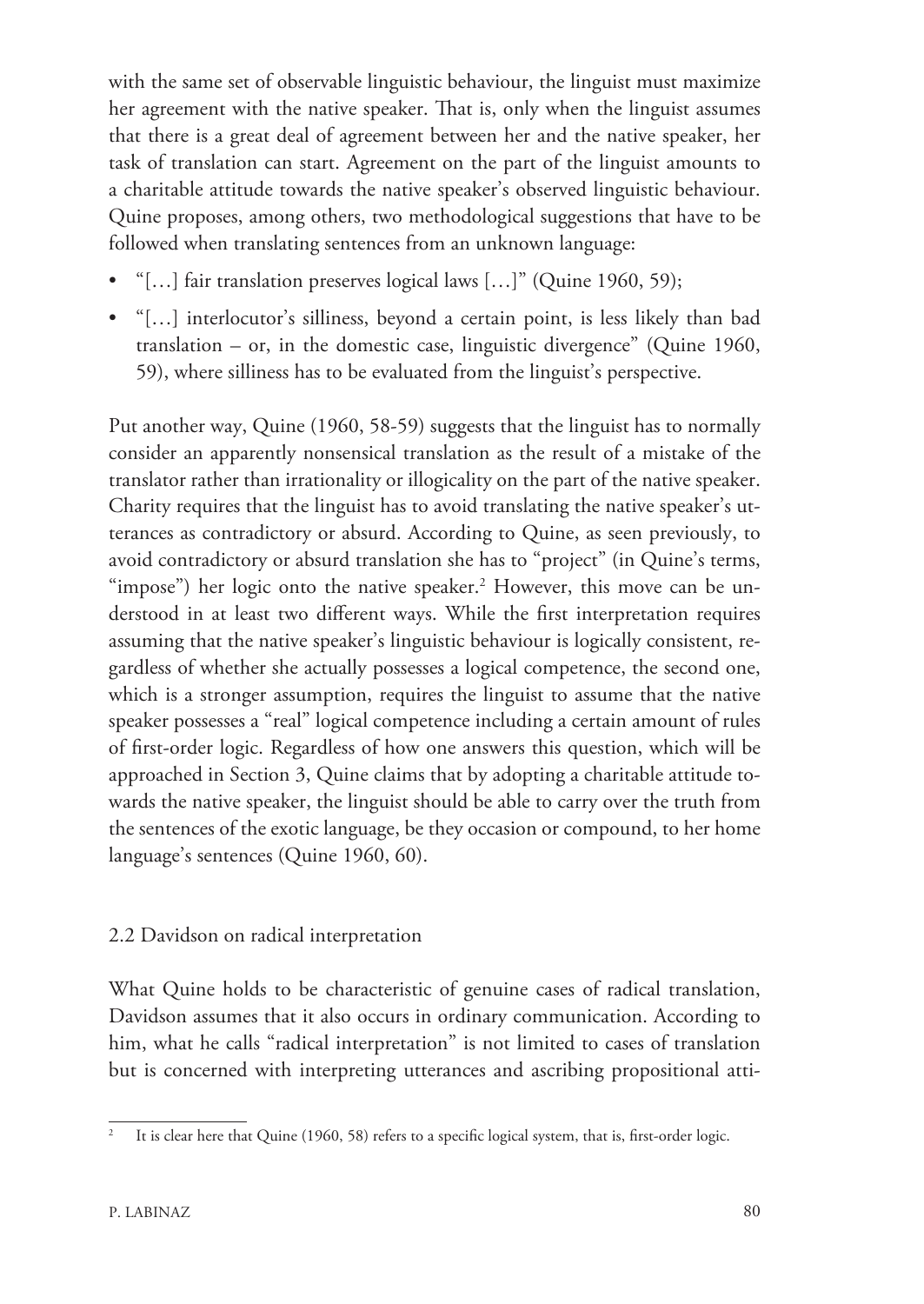tudes in ordinary communication (Davidson 1973/1984, 128-129). On the basis of his analysis of radical interpretation, Davidson argues that in order to develop a theory of meaning, that is, a theory that determines the meaning or meanings of the sentences of a certain object language, we ought to establish a Tarski-style theory of truth for that language (Davidson 1973/1984, 130-131). According to Davidson, indeed, a theory of meaning based on Tarski's definition of truth "[…] provides an effective method for determining what every sentence means (i.e. gives the conditions under which it is true)" (Davidson 1966/1984, 8).

Radical interpretation differs fundamentally from radical translation in that the former is symmetrical while the latter is not: in radical interpretation, since both interlocutors want to understand each other, they share the same intention to communicate. However, as in the case of radical translation, in order to reach this goal both interlocutors have to maximize agreement, or minimize disagreement, between each other. Here Davidson refers to the Principle of Charity, but argues for a stronger form of it, according to which it is a necessary condition of the possibility of interpreting someone's speech and behaviour to assume that she is by and large rational and most of her beliefs are true (Davidson 1974a/1984, 183-198). While Quine uses the Principle of Charity as a methodological principle in translation, Davidson considers it as an *a priori* principle governing the ascription of propositional attitudes and the interpretation of linguistic behaviour (Davidson 1974/1984, 197). He claims that "if we are intelligently to attribute attitudes and beliefs, or usefully to describe motions as behaviour, then we are committed to finding in the pattern of behaviour, belief, and desire a large degree of rationality and consistency" (Davidson 1974b/1980, 237). So, when assigning meanings to a speaker's utterances, and contents to her attitudes, we must construe her as (i) being largely rational (or logical) and as (ii) having more true beliefs than false ones.<sup>3</sup> According to Davidson, there is a strong connection between (i) and (ii): insofar as most of our beliefs are true and there is a large degree of logical (or rational) consistency among them, new beliefs generated from those already available will be more likely true than false. If these two constraints are satisfied, we can identify a large degree of consistency and truthfulness in our interlocutors' utterances and thoughts, making them interpretable and so understandable.

In another work, Davidson adds a further interpretative constraint, which is not so relevant in the present context. This constraint requires the interpreter to assume that the speaker shares most of her own values, such as the desire "[…] to find warmth, love, security and success" (Davidson 1982/2004, 183).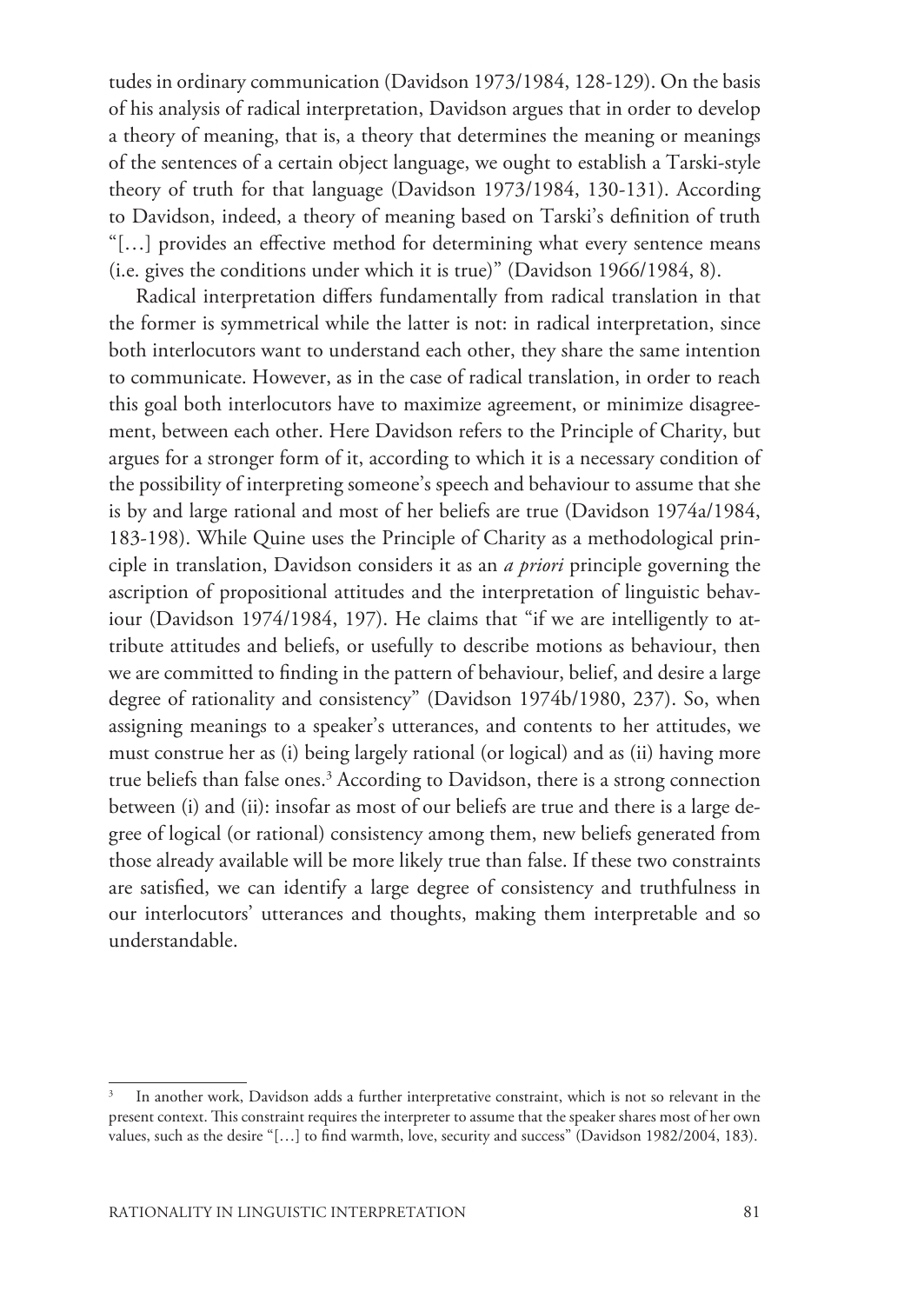According to Daniel Dennett, the assumption of rationality is a precondition of our ability to attribute intentionality to other beings (humans or not): "[t] he assumption that something is an intentional system is the assumption that it is rational" (Dennett 1971/1978, 10-11). In other words, according to Dennett, if something is taken to be an intentional system then she/he/it is must be assumed to be largely rational. Accordingly, in assuming that something thinks and acts rationally we adopt an "intentional stance" towards her/him/it (Dennett 1971/1978, 6-7). On the contrary, every time we depart from the assumption of rationality in trying to interpret other people's behaviour, we preclude ourselves from the possibility of explaining or predicting it. More specifically, when the intentional stance is adopted towards something

- an intentional attitude is first attributed to her/him/it,
- on the basis of the intentional attitude that has been attributed to her/him/it, it is possible then to predict her/his/its behaviour by determining what actions are rationally required in order that the intention be accomplished (Dennett 1971/1978, 6-9).

If she/he/it is assumed to be rational and consequently her/his/its propositional attitudes and their relationships to each other are taken to be so, we may be able to describe her/him/it in intentional terms. It is noteworthy that from Dennett's instrumentalist point of view the intentional stance is only a useful predictive tool, that is, relying on it helps us to predict what a rational individual will do given her goal(s) and cognitive situation, regardless of what actually happens in her mind. This means, in turn, that he understands intentional properties not to be real "mental" properties (see, e.g. Dennett 1971/1978, 16).

# **3. The presumption of rationality**

The Principle of Charity has been a cornerstone in the debate concerning linguistic interpretation because, according to its supporters, "the position of the radical interpreter is the most fundamental position from which to investigate meaning and related matters, and it is needed to make sense of how the interpreter can see, on the basis of his evidence, another as a speaker" (Ludwig 2003, 17). However, there are still some relevant questions that need to be answered about the status of the Principle of Charity and its conditions of application. As to its status, the Principle of Charity can be interpreted in at least two different ways. On the one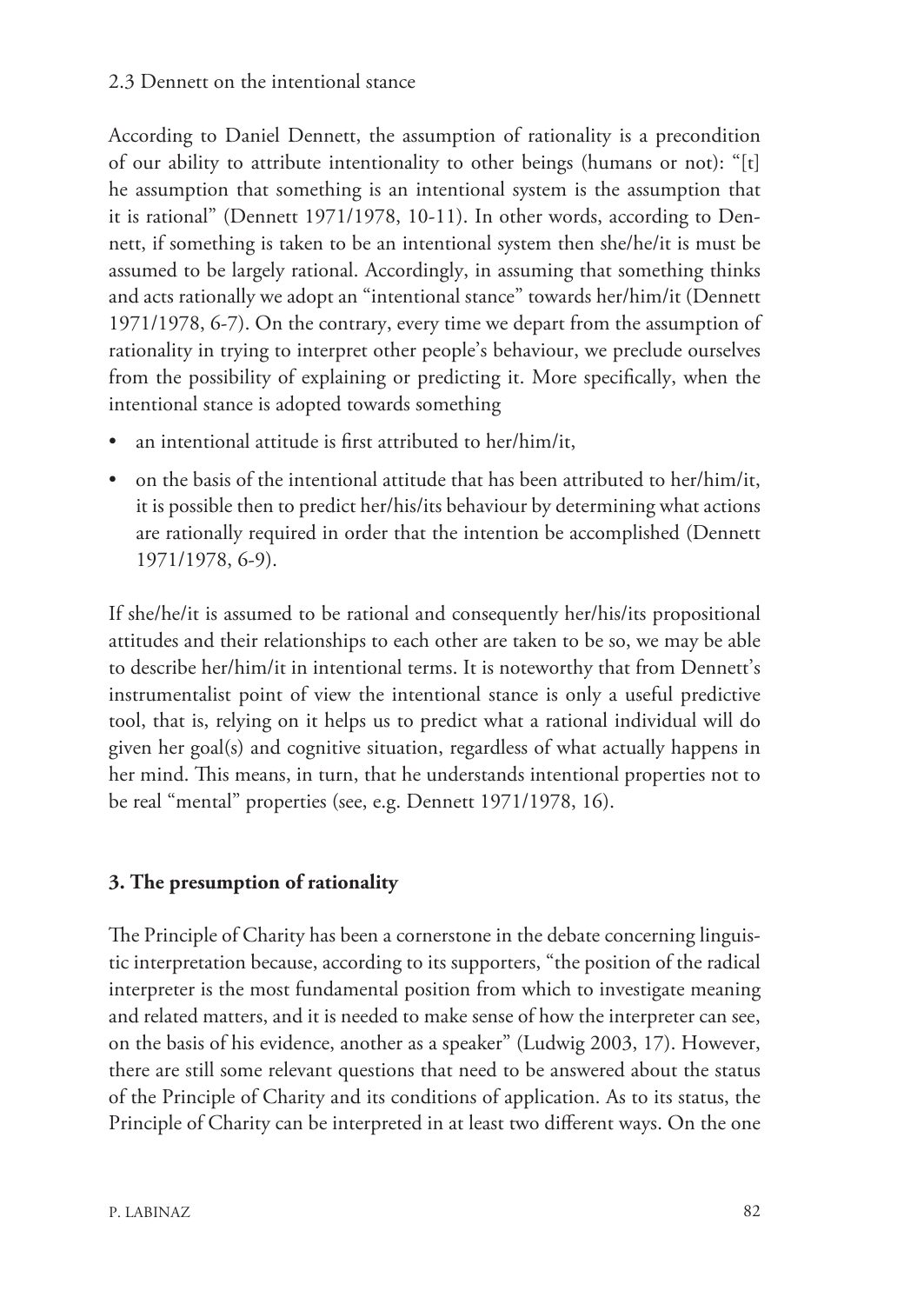hand, charity can be seen as a generalization of our best interpretative practices. On the other hand, it can be taken as a normative rule for interpretation. These two interpretations can be articulated in the following way respectively:

- (Gen) Successful interpretation of other people's linguistic behaviour is made according to the Principle of Charity.
- (Nor) Successful interpretation of other people's linguistic behaviour has to be made according to the Principle of Charity.

(Gen) is clearly a descriptive principle: it describes how successful interpretations take place, that is, what people actually do to interpret other people's linguistic behaviour successfully. On this view, the Principle of Charity is regarded as a heuristic device that allows us, most of the time, to interpret other people's linguistic behaviour successfully. While this interpretation of the principle may be attributed to a certain extent to Quine, according to Davidson the Principle of Charity plays a purely normative function, regardless of what people actually do in interpreting other people's linguistic behaviour. Indeed, since the correct interpretation always contrasts with many other interpretations that could have been made, there must exist "[…] an interpersonal standard of consistency and correspondence to the facts [that] applies to both the speaker and the speaker's interpreter, to their utterances and to their beliefs" (Davidson 1991/2001, 211). Davidson does not take a position on whether the Principle of Charity is actually valid in its particular applications, but considers it as a constitutive norm that governs any possible linguistic interpretation. On this view, (Nor) specifies what a successful interpretation of other people's linguistic behaviour amounts to. Since Davidson's interpretation of the Principle of Charity is central to the debate on linguistic interpretation in philosophy of language, in the remaining part of the paper we will refer to the Principe of Charity as (Nor). The next question, then, is: under what conditions does an interpreter comply with the Charity Principle in interpreting other people's linguistic behaviour?

As we have seen in the previous section, Quine, Davidson and Dennett agree that in interpreting other people's behaviour the most fundamental condition that must be respected is that of presuming their rationality. This condition is also known as "the presumption of rationality." According to some philosophers (and also some well-known neoclassical economists; see, e.g., Friedman 1953), the presumption of rationality is held to be so strongly entrenched in our ordinary life and not be, therefore, easily questionable (see, e.g., Rescher 1988, 191-194). In order to be able to understand your interlocutor, indeed, you have to assume that she will be on that occasion rational: no one would be able to understand a non-rational individual. As Donald Davidson (1991/2001, 211)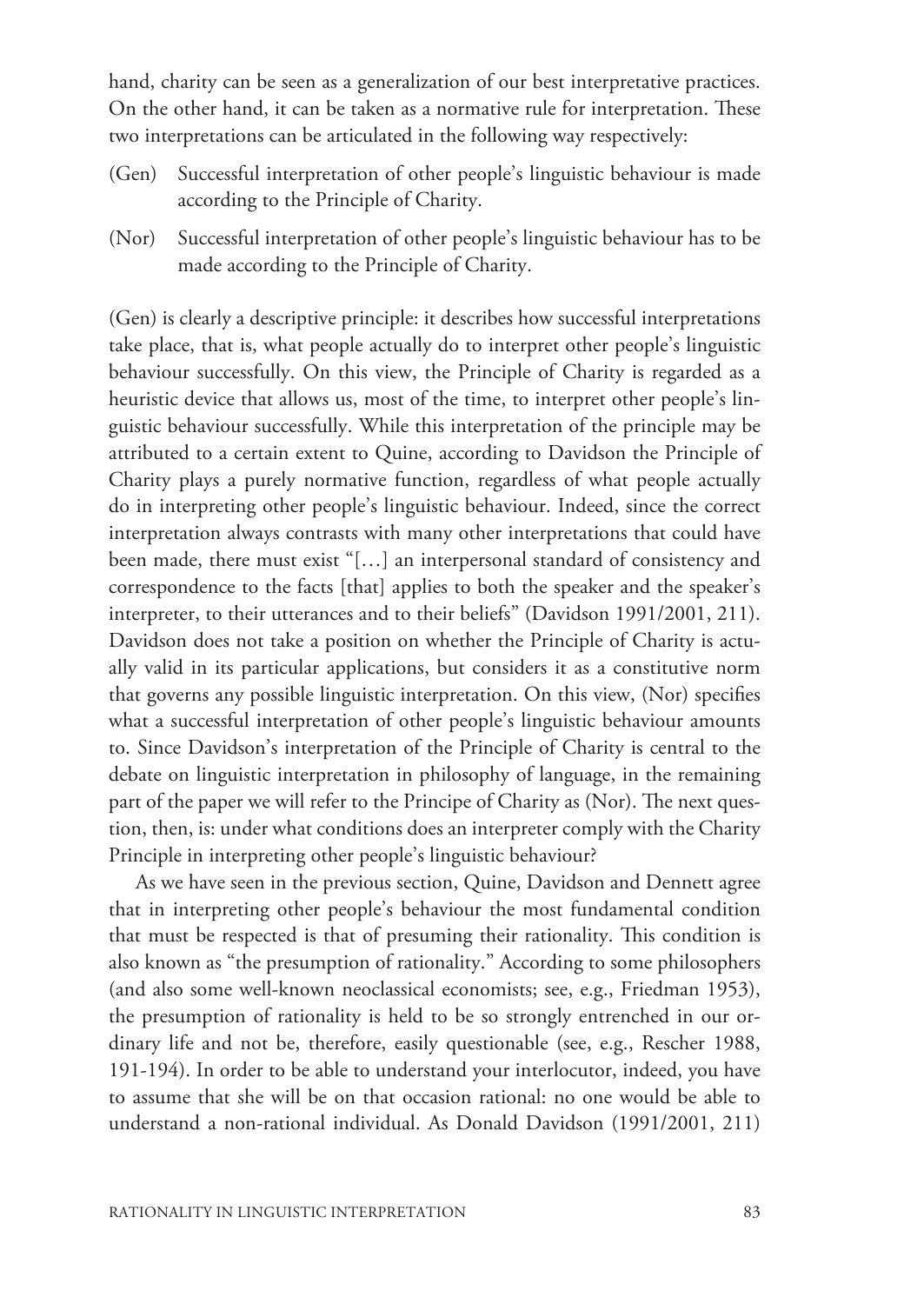points out, "successful interpretation necessarily invests the person interpreted with basic rationality." That is, successful interpretations necessarily require that the speaker being interpreted is "imputed" with a certain degree of rationality. Since the presumption of rationality is an empty formula, we can make some suppositions as to what conditions it imposes on the interpreter (see also Thagard and Nisbett 1983, 251-252). Indeed, its injunction ("presume that…") may be interpreted according to different levels of stringency, such as the following:

(1) Presume that your interlocutors are sometimes rational.

- (2) Presume that your interlocutors are usually rational.
- (3) Presume that your interlocutors are always rational.

These requirements, which can be further decomposed into many others, show that the presumption of rationality can be applied with different levels of stringency. But what is the level of stringency adopted, either implicitly or explicitly, by Quine, Davidson and Dennett?

In the case of radical translation, the answer is not completely clear. On the one side, when Quine claims that "interlocutor's silliness, beyond a certain point, is less likely than bad translation," he seems to be committed to (2). By using the expression "beyond a certain point," Quine leaves open the possibility that in some specific circumstances we could prefer to assume the native speaker's illogicality or irrationality rather than trying to give sense to her utterances according to our logical criteria. On the other hand, in arguing for the projection of the linguist's logic onto the native speaker, Quine seems to assume a stronger presumption of rationality, which can be equated to (3). On this view, insofar we project our logic onto the native speaker, we can never translate her linguistic behaviour as contradictory, since she is assumed to be as logical (or rational) as we are. However, there is no real contradiction between these two positions: they can be taken to be two poles of a *continuum* with a number of intermediate positions that have to be determined contextually. When faced with a contradiction, supposing that the native speaker has assented to both a sentence and its negation, the linguist could either abandon her translation or decide that in consideration of the relevant evidence the native speaker's linguistic behaviour actually violates the principle of non-contradiction. If the latter case happens more than once, according to Quine (1960, 59) we are justified in concluding that the native speaker's language is untranslatable due to its non-logical structure. Since this type of case is very rare, as underlined by Rescorla (2013, 477), according to Quine it is enough for the linguist to not render the native speaker "[…] as denying obvious truths, whether those truths are logical, observational, or otherwise." However, obviousness is a very tricky concept that is usually as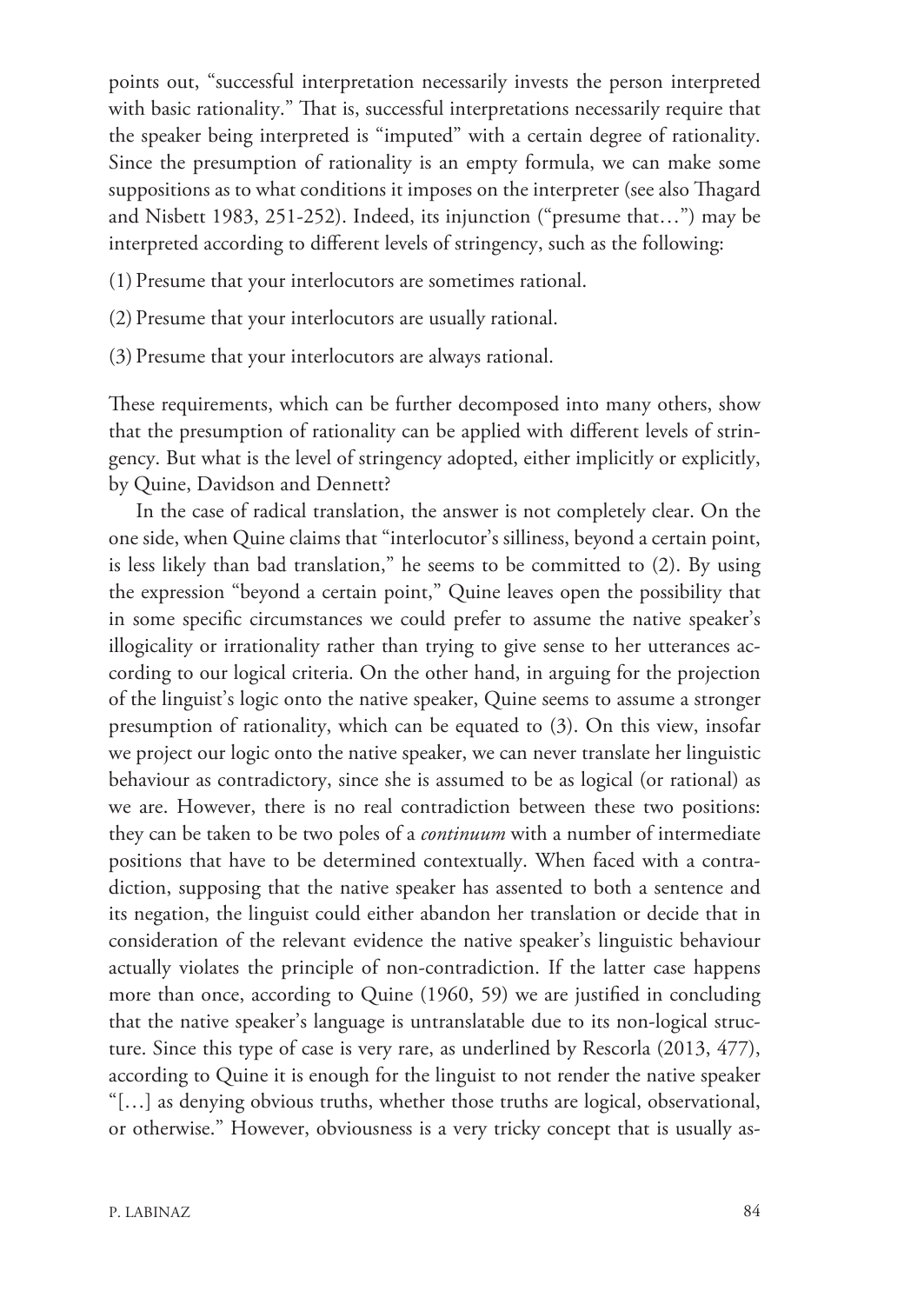sociated with subjective or context-dependent standards. Therefore, in Quine's radical translation, the question of how stringent the presumption of rationality is remains underspecified.

In Davidson's theory of radical interpretation, the presumption of rationality is taken to be constitutive of the attribution of contents to utterances and thoughts. According to Davidson, indeed, we can attribute contents to the other person's utterances and thoughts only if we assume that they are interrelated in normatively appropriate ways, namely in rational ways. Therefore, the Principle of Charity, with its presumption of rationality, is not only a normative condition of interpretation, but also a constraint on any manifestation of rational behaviour. If we do not assume that a speaker's utterances and thoughts are interrelated in normatively appropriate ways, we cannot find rationality in her behaviour. On this view, the presumption of rationality supported by Davidson corresponds to (3), although, as he frequently underlines in his writings, local cases of irrationality are always possible (see, e.g., Davidson 1985/2004). What is fundamental for Davidson is that "[…] we cannot accept great or obvious deviations from rationality without threatening the intelligibility of our attributions" (Davidson 1980/2004, 156). This keeps open the question of what "great or obvious deviations from rationality" amount to and how such deviations are to be distinguished by minor or less obvious ones. In another passage, Davidson (1998/2005, 319) holds that "[c]harity is a matter of finding enough rationality in those we would understand to make sense of what they say and do, for unless we succeed in this, we cannot identify the contents of their words and thoughts." While Davidson continues to be vague about the degree of rationality required by charity (which is something to which we will come back in the next section), there seems to be also some sort of circularity in his reasoning. On the one hand, Davidson claims that insofar as we assume our interlocutors' rationality we can determine the contents of their utterances and thoughts. On the other hand, he argues that rationality can be attributed to people insofar as their utterances and thoughts are taken to be interrelated in normatively appropriate ways (Davidson 1980/2004, 156-157). But if we want to know whether utterances and thoughts are interrelated in normatively appropriate ways we have to know the contents of such utterances and thoughts, since the appropriateness of their relations depends also on their contents, not only on their linguistic or logical forms. Here Davidson seems to fall into a vicious cycle: linguistic interpretation requires attribution of rationality to the speaker being interpreted, but, at the same time, attribution of rationality presupposes some level of interpretation of the speaker's utterances and thoughts, since one needs to know whether they are interrelated in normatively appropriate ways, that is, whether they are rational. Can this vicious circle be broken? Davidson' general tendency seems to be that of considering the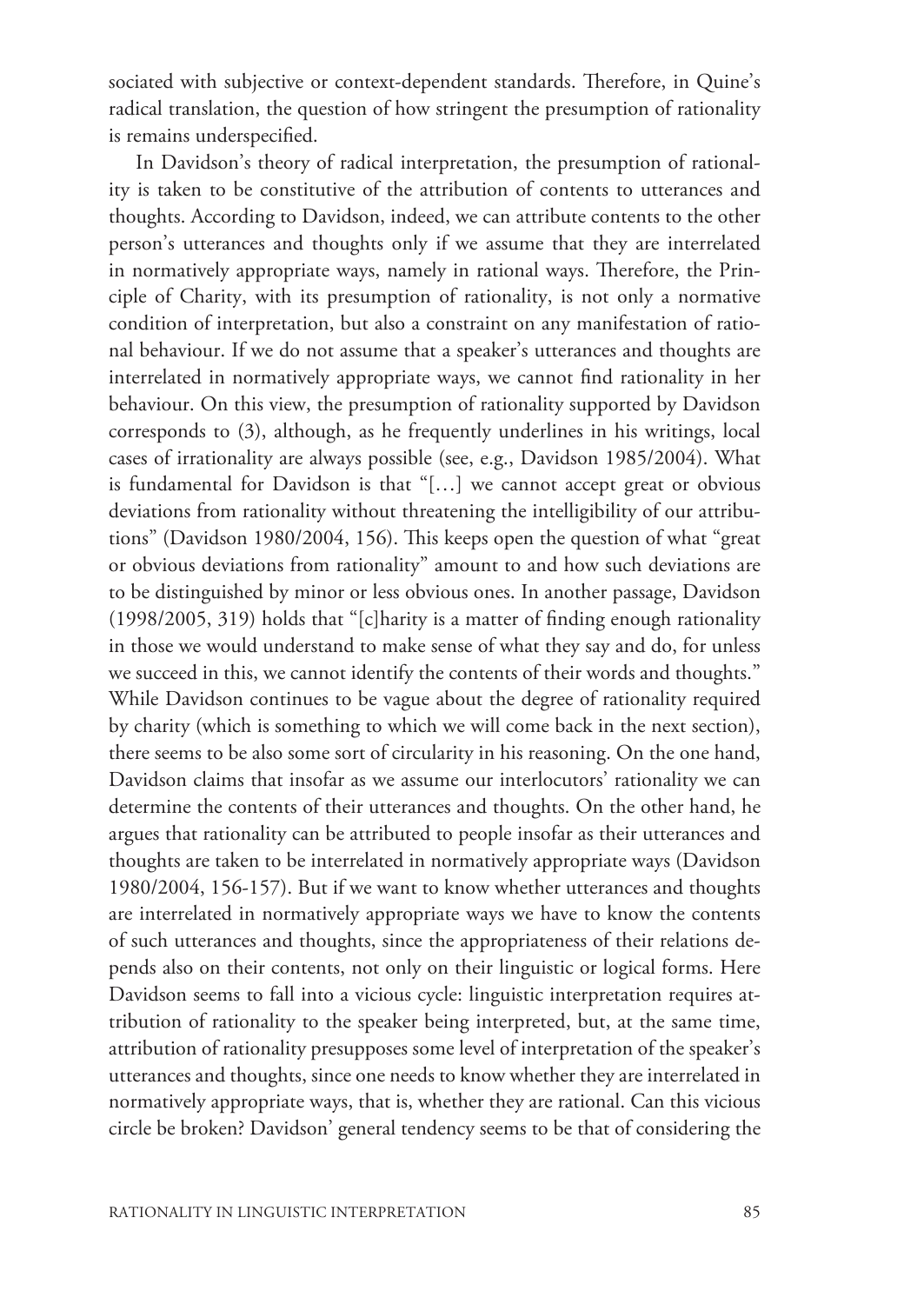presumption of rationality as the most basic precept we have in linguistic interpretation. In this sense, on his account, without attribution of rationality, we have no linguistic interpretation.

Dennett's way of conceiving the presumption of rationality is similar in many respects to that of Davidson. In this sense, they face similar challenges with respect to the presumption of rationality. As Dennett (1978, 11) points out, "[...] one gets nowhere with the assumption that entity *x* has beliefs  $p$ ,  $q$ ,  $r$ , ... unless one also supposes that *x* believes what follow from *p*, *q*, *r*, …; otherwise there is no way of ruling out the prediction that *x* will, in the face of its beliefs  $p, q, r, ...$ do something utterly stupid […]." Here Dennett presupposes level (3) of stringency: assuming people's rationality underpins the possibility of explaining and predicting their intentional behaviour.

According to Davidson and Dennett, and to a certain interpretation of Quine's analysis, the Principle of Charity requires that the presumption of rationality must be applied with a strong level of stringency, that is, according to the level (3). On this view, to presume other people's rationality, conceived as a conformity to certain norms (whatever they may be), is a necessary condition of the possibility of interpreting their linguistic behaviour successfully.

#### **4. Degrees and norms of rationality**

In the previous section, we have assumed, following Davidson, that the Principle of Charity requires a normative reading and that such a normativity is constitutive of any linguistic interpretation. Moreover, we have argued that to presume the speaker's rationality is a necessary condition of interpreting her linguistic behaviour successfully. However, some clarifications are still needed as regards the normative function of the Principle of Charity and the validity of its application in specific circumstances. In particular, two main questions can be posed:

- (i) what degree of rationality do we have to attribute to a speaker in order to make her linguistic utterances understandable?
- (ii)what are the norms of rationality compliance which have to be attributed to the speaker?

With respect to (i), as underlined in the previous section, the question arises due to the lack of clarity in Davison's claims (but also in those of Quine and Dennett) about how the degree of rationality to be attributed to our interlocutors should be determined: Davidson speaks of "a large degree of rationality," "basic rationality" and "enough rationality" etc. How could an appropriate degree of rationality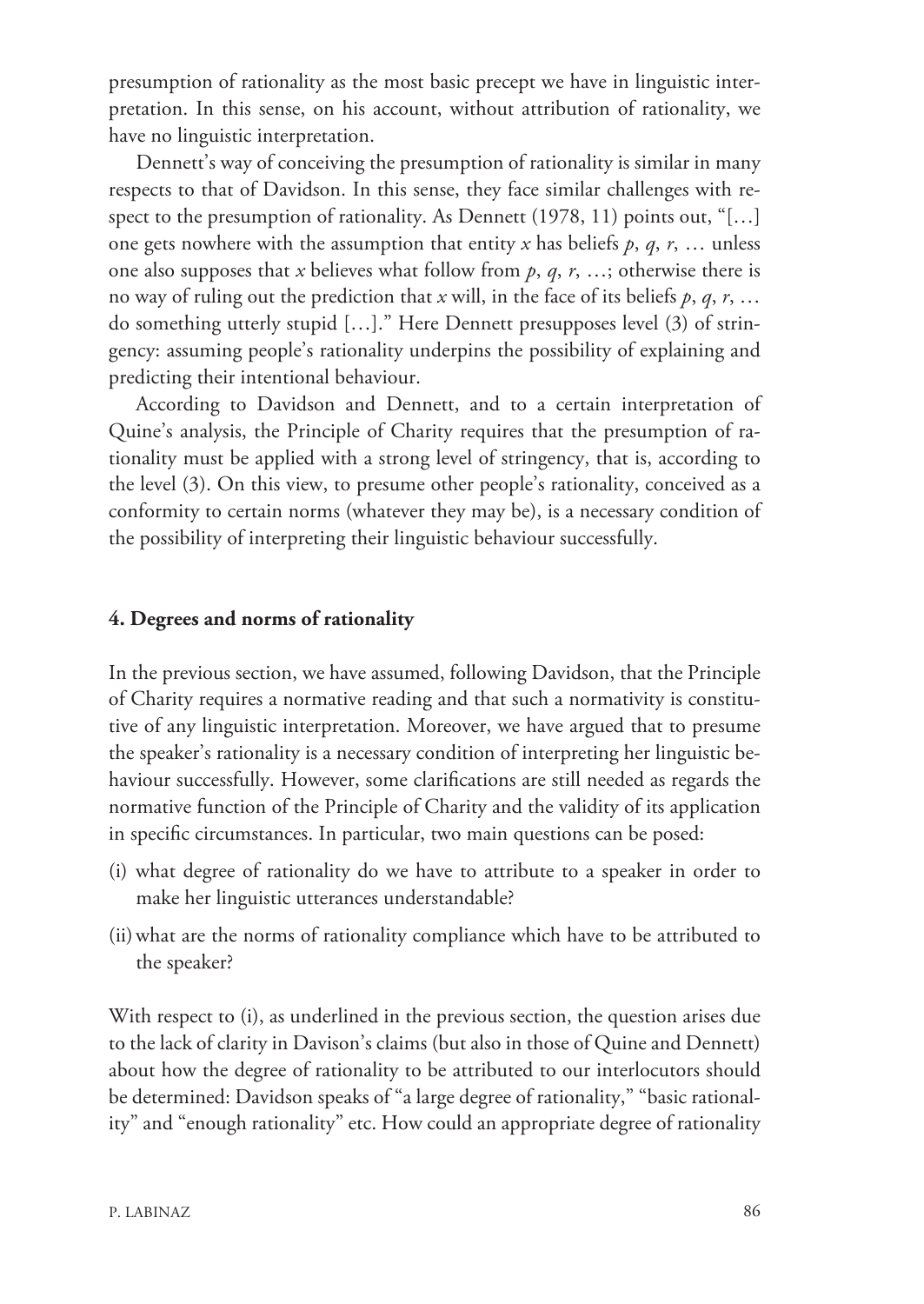be determined in the speaker in specific circumstances? This problem does not seem to affect the validity of Davidson's theory in any way: indeed, since according to him the Principle of Charity can be taken as a necessary constraint on all possible interpretation, its general validity cannot be questioned by its particular application in a given context (Davidson 1974/1984, 197). That is, one question is the general validity of Davidson's account, while another is its applicability in specific cases. Davidson claims to be interested in approaching only the former question, considering the latter to be irrelevant in his attempt to develop a general theory of meaning (see Section 2.1). Therefore, since the Principle of Charity is a general constraint on linguistic interpretation, we should not care whether it may be applied to specific situations or not. However, even if this can be accepted for the Principle of Charity, the same reasoning cannot be applied to the presumption of rationality which the Principle of Charity requires from interpreters. Since this presumption must have a specific content, it cannot be as general and abstract as the Principle of Charity is supposed to be. Indeed, any individual can be said to be more or less rational: people's rationality can be seen as a matter of degree. But which is the minimum degree of rationality to be attributed to the speaker in order to perform a successful interpretation of her linguistic utterance? This question leads us to (ii), the issue of what norms of rationality we should assume our interlocutors conform to.

As to (ii), the question is how to identify the appropriate norms of rationality that are to be imputed to our interlocutors (see also Lukes 1982, 263). Since it is a platitude that humans are not perfectly rational in ordinary life, one could ask what norms of rationality are actually supposed to guide our behaviour. Every day we experience our failures, as well as those of others, in reasoning activities because of prejudices, laziness, carelessness, lack of time, inattention etc. While failures of this kind are due to momentary lapses, there are many others that are deeply rooted in our cognition, and of which we are not always aware. As many experimental studies on reasoning and decision-making suggest, we frequently tend to deviate from classical norms of rationality due to our reliance on socalled heuristics and biases (see, e.g., Gilcovich *et al.* 2002). But how could the Principle of Charity and its presumption of rationality be led to cope with these facts that are apparent to anyone in ordinary situations, as well as in experimental labs? One could argue that it is not only wrong to present the Principle of Charity as a generalization of our interpretative practices, but also, as Davidson does, to justify it in normative terms, that is, as a normative constraint on interpretation. Davidson can reply to this objection by arguing that although people are locally irrational, they can be judged so on the assumption that they are usually rational: "irrationality is a failure within the house of reason" (Davidson 1982/2004, 169). As observed by Rescorla (2013, 478), according to Davidson examples of irra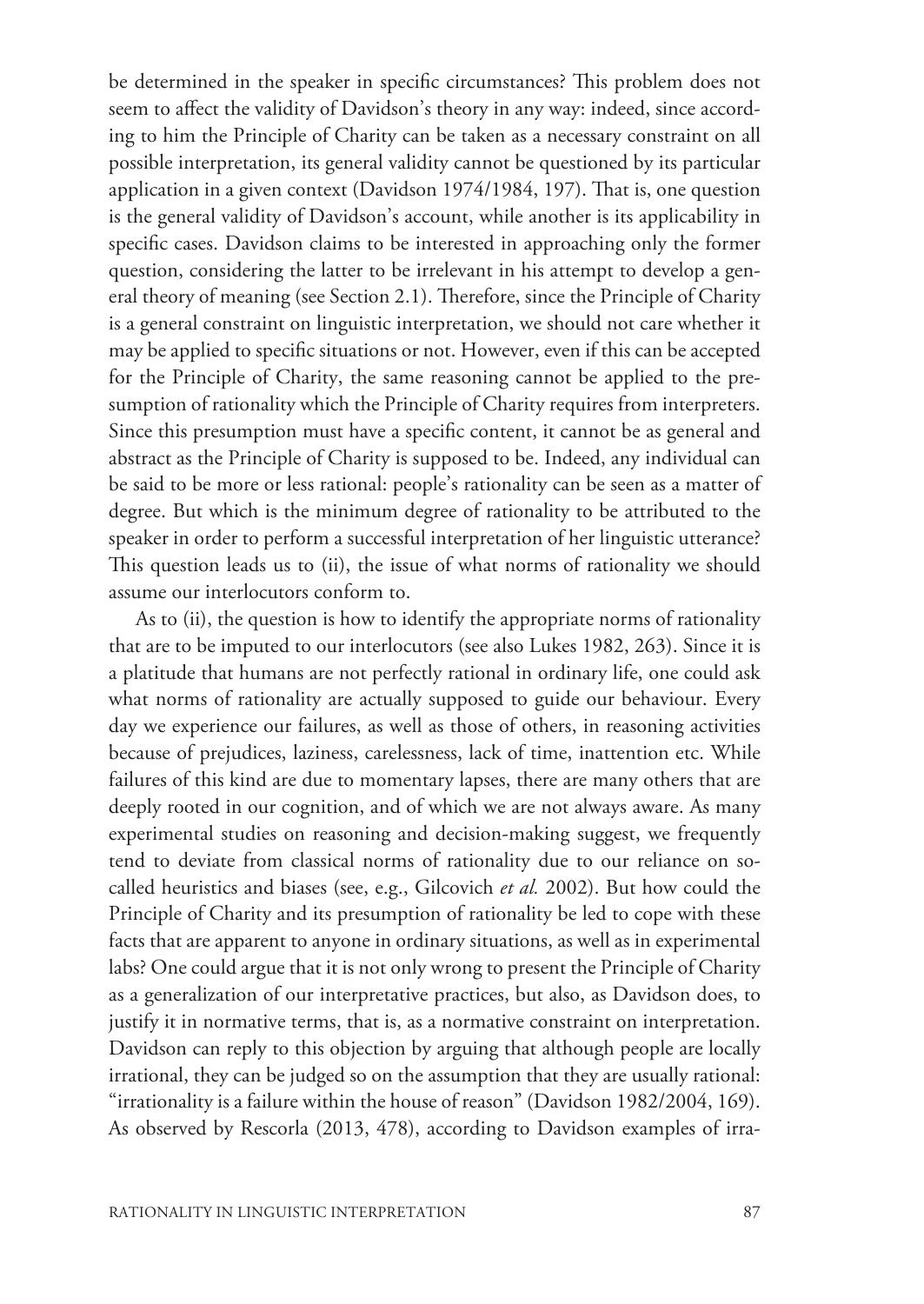tionality can be seen as "[…] *deviations* from background conformity to rational norms." But what are such norms? In a reply to some commentators, Davidson (1998/2005, 319) claims that "[t]hese norms include norms of logical consistency, of action in reasonable accord with essential or basic interests, and the acceptance of views that are sensible in the light of evidence." If the Principle of Charity requires the presumption that our interlocutors have to be taken as having logically consistent beliefs and probably consistent probability assignments, behaving in order to maximize their basic interests, taking into account all relevant information in arriving at conclusions, many of Davidson's critics, such as Cristopher Cherniak, Alvin Goldman and Stephen Stich, are ready to reply that these requirements present a number of problems, such as the following:

• If the results of reasoning and decision making experiments are correct, it is not completely clear whether humans may be assumed to conform to these requirements as closely as Davidson claims.4 As a matter of fact, people often make decisions by which they gain no benefit, contradicting the assumption that they behave in order to maximize their basic interests, and utter contradictory claims or fail to infer conclusions, which can be seen as a sign of their illogicality. According to Cherniak (1986), the kind of rationality that is applicable to creatures such as humans is a minimal rationality. Therefore, requirements, such as those posed by Davidson, cannot really be considered "normative" for rational beings as we are, since we are not able to respect them. In this sense, attributing this kind of "ideal" rationality to our interlocutors is not a good move in linguistic interpretation. In one of his examples, Cherniak (1986) refers to issues of checking one's beliefs for consistency, which is one of the requirements suggested by Davidson. According to Cherniak, a complete check of one's current set of beliefs for truth functional consistency would lead to a computational explosion.5 It is usually the case, indeed, that when an individual tries to solve contradictions between her beliefs she does not commit herself to a process of exhaustive search. People are faced with temporary inconsistency continuously, whenever something unexpected occurs. Accordingly, one of the main requirements posed by Davidson, that is, logical consistency among one's beliefs, seems to be too high a standard of rationality to be safely attributed to any speaker. More generally, it is not

<sup>4</sup> It is noteworthy that according to Dennett (1973/1978) when irrationality takes place (but according to which standard?) no prediction of the other's behaviour can be made by adopting the intentional stance.

<sup>5</sup> Cherniak (1986, 93-94) has calculated that, in order to make a complete check for truth functional consistency a belief system containing 138 logically independent propositions would require the power of a super computer which would need to work (in order to complete this task) for more than twenty billion years.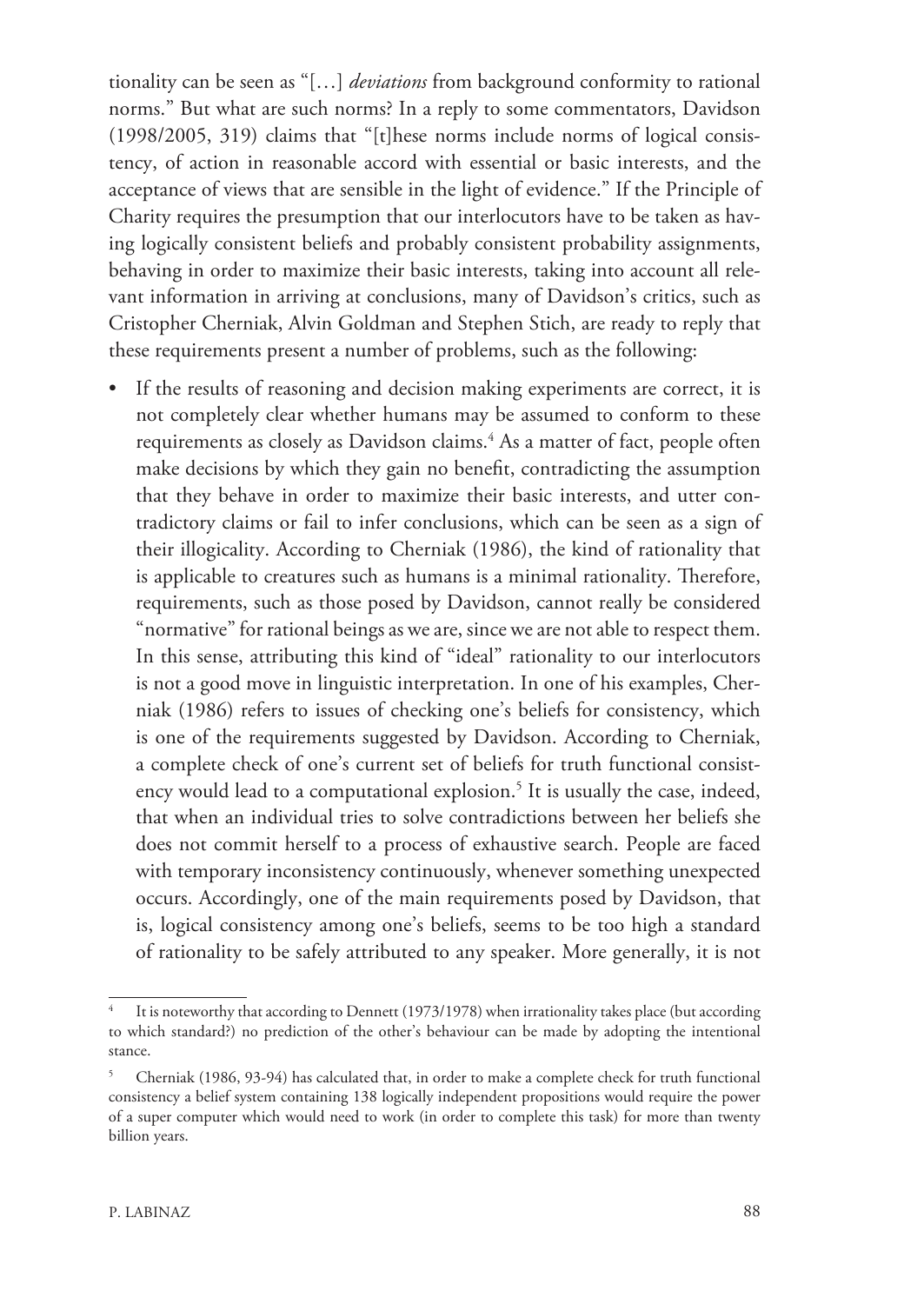clear how to distinguish between norms of rationality that are appropriate for the kind of finite beings we are and those that are beyond human cognitive capacity.

Another relevant issue concerns the question of whether rationality and its norms are universal, that is, whether they apply to all humans, regardless of their belonging to a specific community or society. Some recent experimental studies suggest that people from different cultures exhibit different ways of thinking, and different styles of reasoning in particular, suggesting that people's cognitive systems may differ significantly in some basic cognitive processes, such as categorization, perception and reasoning (for a survey of these studies, see Nisbett 2003). What should an interpreter do when interacting with people who have different basic cognitive processes, particularly those underlying reasoning? Does she have to follow Quine's suggestion and thus project her "logic" onto her "exotic" interlocutors? A good answer could be that the interpreter has to project onto her "exotic" interlocutors only a part of her logic, that is, the part that is common to all humans. However, although there must probably exist "a 'bridgehead' of true and rational beliefs" (Hollis 1982, 73) that are common to all humans, it appears that we are far from identifying it.

A possible solution to the issues just mentioned is to replace the Principle of Charity with some other principle that is not grounded on the presumption of rationality. As Richard Grandy (1973) observed, since there can be successful interpretations even when cases of irrationality take place, whether they are real or apparent, we can hypothesize that the presumption of rationality does not ground our mutual understanding. Consequently, Grandy argues for what he calls the "Principle of Humanity." While the Principle of Charity requires the presumption of rationality, Grandy's principle requires the application of a process of "simulation." According to the Principle of Humanity, when interpreting other people's behaviour one has to suppose that one has the same beliefs and desires as those of the speaker in order to ask oneself (*as if* one was her) what she would do in that case. What matters in this case is that other people share with us the same "[…] pattern of relations among beliefs, desires and the world" (Grandy 1973, 443). However, since Grandy remains vague as to what such a pattern of relations amount to, the interpreter could in principle impose any structure upon other people's beliefs and desires, regardless of whether this structure is subjective, context-dependent, logical and so on.

In sum, the centrality of the presumption of rationality in linguistic interpretation seems to be overestimated and, at the same time, its formulation too vague to be acceptable, regardless of whether we should take the Principle of Charity as normative or not. Moreover, when the presumption of rationality is articulated,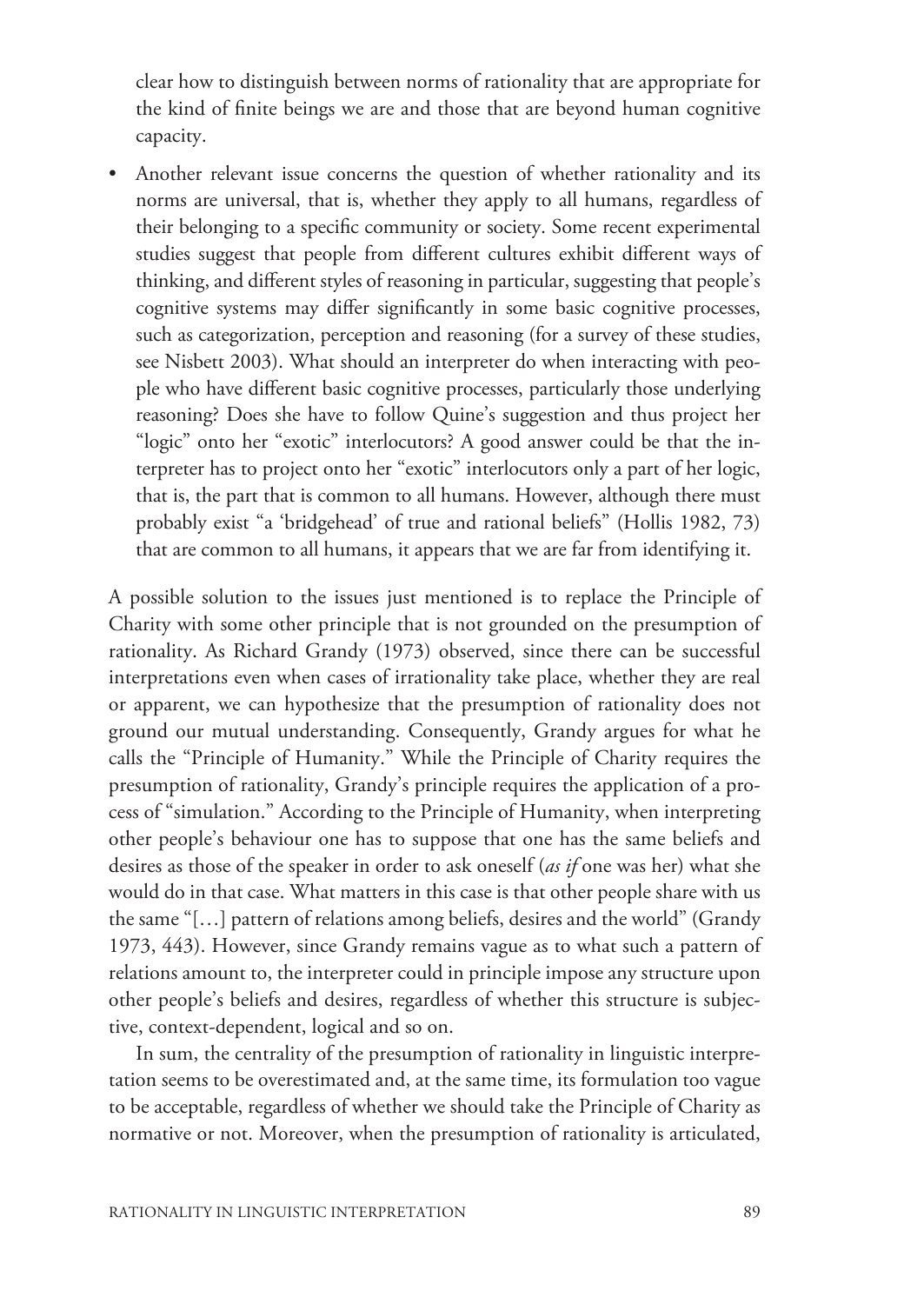as in the case of Davidson, it is very hard to find a definite set of norms of rationality that can be imputed to our interlocutors. Therefore, insofar as the Principle of Charity requires the presumption of rationality, it cannot be accepted as a necessary condition of linguistic interpretation.

# **5. Linguistic interpretation, Grice's Cooperative Principle and argumentative rationality**

As we have shown in the previous section, there are serious doubts that rationality is the key to interpreting other people's linguistic behaviour. It may happen that some linguistic behaviour deviates from the relevant norms of rationality, while others meet such norms in some contexts but not in others, and this variability in people's linguistic behaviour compliance with norms of rationality does not help us to maximize agreement, or minimize disagreement, with them.

Accordingly, we should investigate whether there are other, more plausible, ways of making sense of other people's linguistic behaviour. How can we maximize agreement, or minimize disagreement, with our interlocutors in interpreting their linguistic behaviour, while leaving aside the presumption of rationality?

Obviously there could be more than one way of approaching this question, some of which are based on normative considerations (as in the case of Davidson and Dennett), while others are based on psychological ones (see, e.g., Stich 1984; Goldman 1989). Here I will try to outline an alternative approach that aims to account for the relation between linguistic interpretation and rationality, which is based on Paul Grice's Cooperative Principle and his argumentative conception of rationality (see Grice 1975/1989, 1991). At first sight the Principle of Charity and Grice's Cooperative Principle seem to differ in many respects,<sup>6</sup> in particular, it has been argued that the latter cannot be as fundamental in linguistic interpretation as the former is taken to be. Nevertheless, we will try to show that there are good reasons for taking Grice's Cooperative Principle as "[…] a presumption that receivers make (and that it is rational for them to make) for the sake of giving as full an interpretation as possible of what they are told" (Sbisà 2006, 234). As suggested by Sbisà (2001, 2006), this way of conceiving the Cooperative Principle requires an analysis of Grice's notions of non-natural meaning and "implicature" from the hearer's perspective. Within this framework, I maintain that in order to interpret other people's linguistic behaviour we do not need to conceive of their rationality as a conformity to certain norms. Rather, we have to rely upon a cooperativeness presumption regarding the speaker's linguistic

For a comparison between Grice's and Davidson's philosophy of language, see Avramides (2001).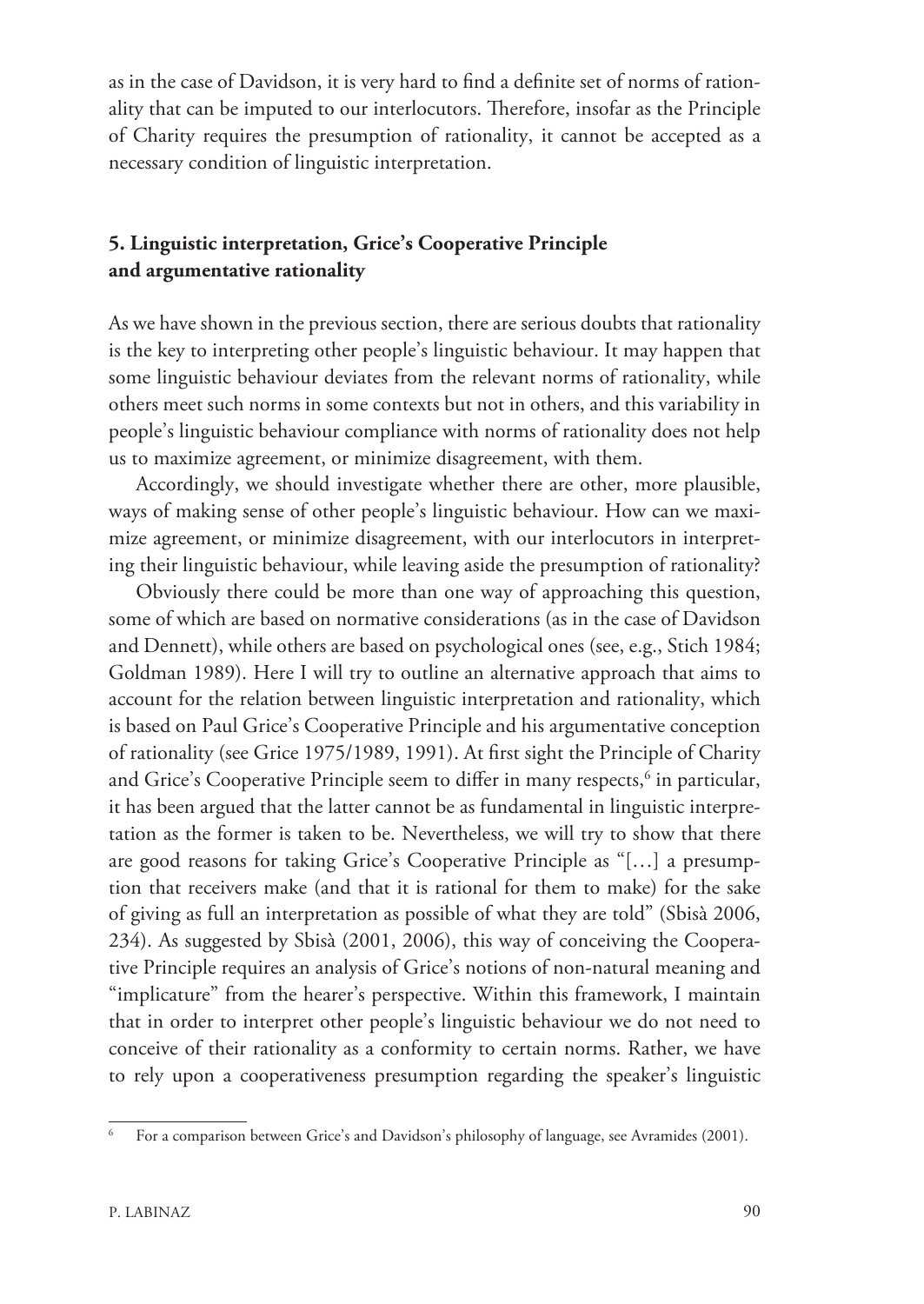behaviour in conversation. Since according to Grice (1975/1989, 28) talking can be seen "[…] as a special case or variety of purposive, indeed rational, behaviour," rationality can be found in our linguistic practices, insofar as these embody a concern for the justification of one's own linguistic moves.

### 5.1 Grice's Cooperative Principle and linguistic interpretation

Let me begin with Grice's formulation of the Cooperative Principle: "[m]ake your conversational contribution such as is required, at the stage at which it occurs, by the accepted purpose or direction of the talk exchange in which you are engaged" (Grice 1975/1989, 26). According to the standard interpretation, the Cooperative Principle, together with the conversational maxims that specify its content, is taken to suggest what speakers should do, and probably sometimes do, in order to be cooperative in conversation. This "normative" reading rests on Grice's formulation of the principle that includes the verb "to make" in the imperative mood (second person) and so can be equated to an order: "you ought to do so and so." However, as observed by Sbisà (2006, 234), Grice claims that in "calculating" a conversational implicature what matters is "[…] the assumption, or presumption, that the speaker is observing the Cooperative Principle and not the real observance of it, nor the (possible) obligation, or commitment, of the speaker to observe it." In other words, if this reading is correct, Grice does not treat the Cooperative Principle as a norm that has to be followed by every speaker when participating to a conversation, but as a presumption the audience makes in order to understand what has been said. As Grice (1975/1989, 30) points out,

[...] observance of the Cooperative Principle and maxims is reasonable (rational) along the following lines: that anyone who cares about the goals that are central to conversation/communication […] must be expected to have an interest, given suitable circumstances, in participation in talk exchanges that will be profitable only on the assumption that they are conducted in general accordance with the Cooperative Principle and the maxims.

Here we can find two interesting suggestions made by Grice that may help to overcome the Principle of Charity and its presumption of rationality:

- (i) In order to maximize agreement, or minimize disagreement, with other speakers we must expect that they, or at least those who are presumed to care about the goals of the conversation, have some interests in taking part in it and so in communicating with us.
- (ii)When (i) holds, as long as we are interested in making the conversation profitable, we should assume that such a conversation is conducted in accord-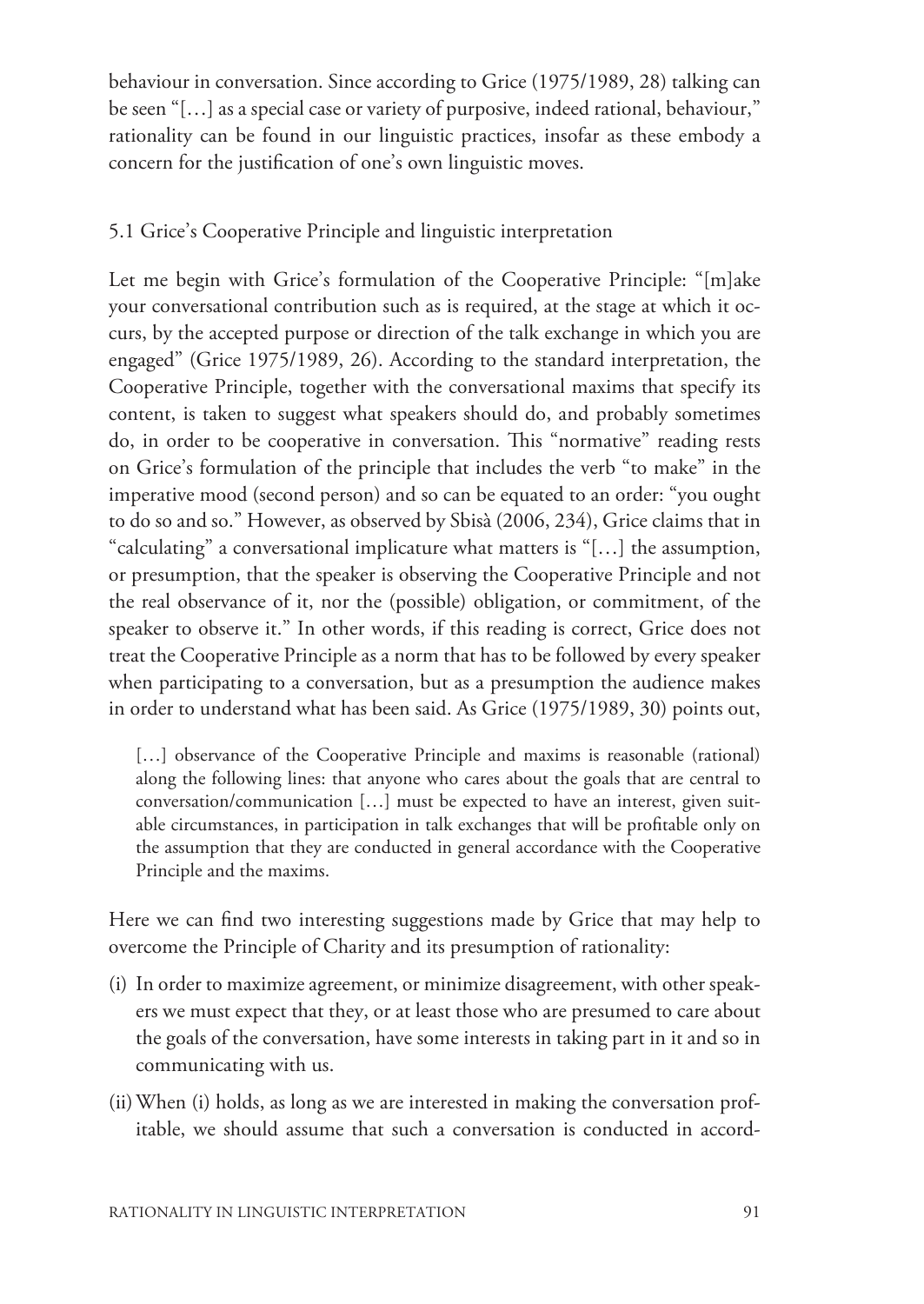ance with the Cooperative Principle and its conversational maxims, that is, we must presume that every participant, including ourselves, will behave in accordance with them (or at least with the Principle governing them).

As Grice points out in the quotation above, the expectation specified in (i), while being necessary, may have some value only if the presumption suggested in (ii) takes place: a conversation is profitable as long as all the participants take each other as being cooperative. In order to have mutual understanding in a conversation, it is not enough to ascribe to the other participants a concern for communicating with us, what matters is to presume that their linguistic moves are made in accordance with the Cooperative Principle and its conversational maxims. In doing so, we acknowledge them as rational beings, since their linguistic moves are taken to be made on the basis of some reasons, that is, they are taken to be appropriate to achieve "the accepted purpose or direction of the talk exchange" (Grice 1975/1989, 26). Accordingly, whether our interlocutors observe the Cooperative Principle is not strictly an empirical question but a reasonable decision one makes: thanks to this decision, indeed, we make ourselves able to understand their utterances in the ongoing conversation.

By drawing a parallel with the Principle of Charity and its presumption of rationality, we might go on to consider the attribution of the observance of the Cooperative Principle to the speaker (involving the attribution of the actual observance or open violation of the conversational maxims). As underlined by Sbisà (2001, 198) the Cooperative Principle "[…] should be considered as a complex assumption that the audience makes about an utterer, in order to fully understand what the utterer means<sub>nn</sub> [non-naturally]." According to Grice (1975/1989, 26), indeed, by assuming that the speaker is cooperative, we can determine what we should expect (*ceteris paribus*) from her utterances. What matters here is not the intention of the speaker, which is standardly considered to determine the presence of non-natural meaning and of implicatures, but the ascription of intentions we make in correspondence to the meaning we take to be conveyed by her utterances. Obviously, as underlined by the use of the expression "ceteris paribus," the assumption that our interlocutors are cooperative can be cancelled if we believe that there are sufficient reasons for doing so. When (if ever) this cancellation is complete, linguistic communication fails.

Something different happens when, provided that the speaker is taken to be cooperative, we believe that her utterance violates one or more conversational maxims. When some conversational maxim is violated, but we assume that speaker is cooperative, a conversational implicature has to be worked out in order to achieve the correct understanding of what the speaker means. In such a case, one can ask why the speaker violates one or another maxim if she intends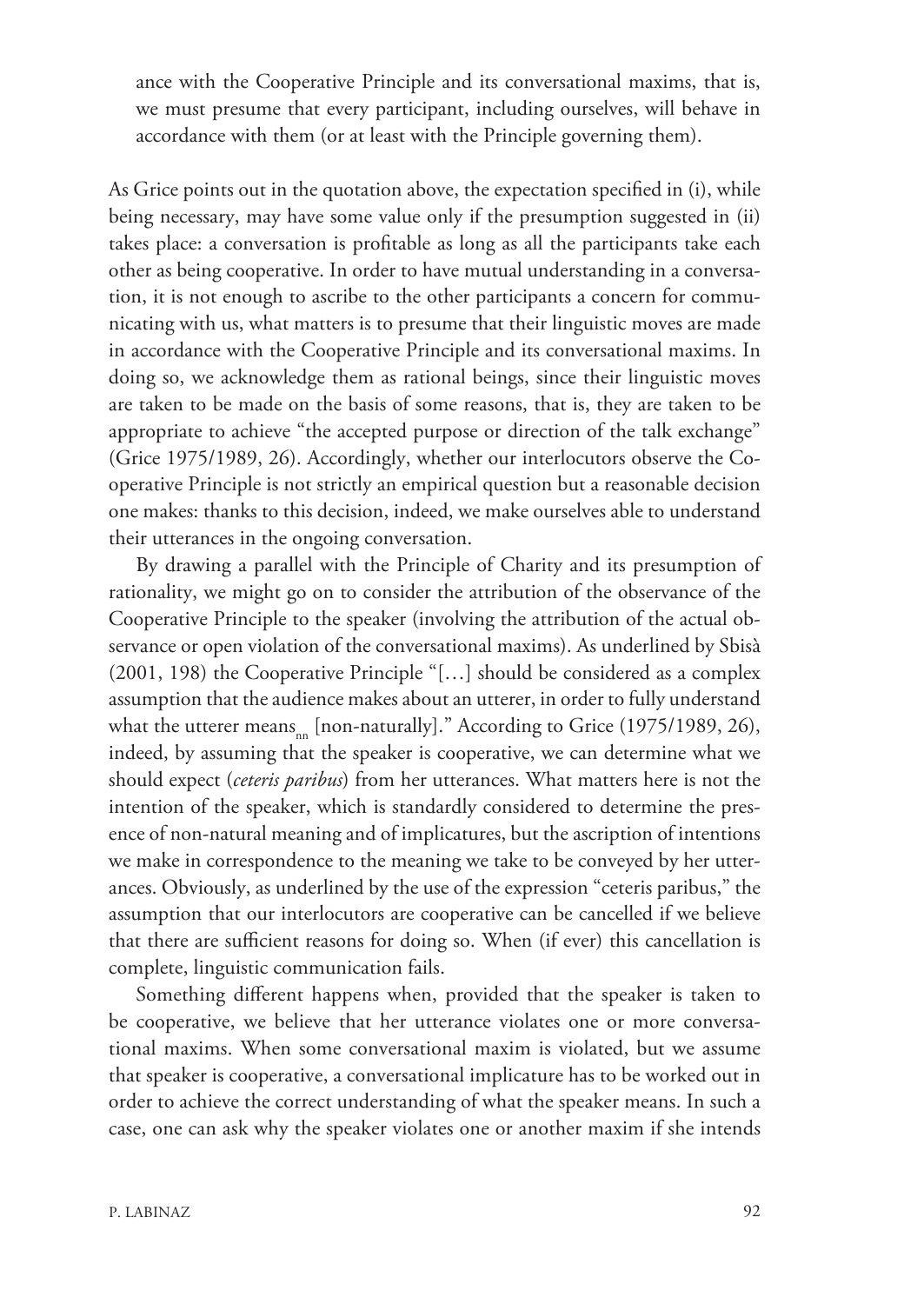to be cooperative. Insofar as we can recognize that the "cooperative" speaker has some reasons for violating a conversational maxim, we can ascribe to her the intention that in violating such a maxim she has meant to convey something more than what she has literally said. As Grice points out (1975/1989, 39-40), indeed, "to calculate a conversational implicature is to calculate what has to be supposed in order to preserve the supposition that the Cooperative Principle is being observed."

Successful interpretations of other people's utterances is then determined by our expectation that such utterances have been made in accordance with the Cooperative Principle and its conversational maxims. Since, according to Grice, the meaning conveyed by linguistic expressions can be worked out when participants in the conversation take each other as cooperative, the Cooperative Principle can be seen as setting out a general constraint on linguistic interpretation.

#### 5.2 From linguistic interpretation to argumentative rationality, and back again

According to the supporters of the Principle of Charity, at least in its most popular version (see Section 2), the speakers' rationality, conceived as a conformity to certain norms, must be presupposed in order to interpret their linguistic behaviour correctly. However, as we have seen in Section 4, relying on the Principle of Charity in linguistic interpretation gives rise to certain troubles due to the difficulties in defining the extent and degree of rationality needed and the norms which have to be imputed to the speaker. In contrast with this view, according to the Gricean approach here proposed, people's rationality emerges in their linguistic practices, as a concern for their linguistic moves as justified. This alternative view on the relation between linguistic interpretation and rationality is based on a conception of rationality, which Sbisà (2006; 2007) has labelled "argumentative," that can be found in Grice's Carus Lectures (1983), published posthumously with the title *The Conception of Value* (1991). According to this conception, as Sbisà rephrases it (2006, 241-242): human rationality consists in "[...] a concern that one's moves are justified and a capacity (to some degree) to give effect to that concern" (see also Grice 1991, 82-83). The argumentative conception of rationality comprises two aspects: while the first aspect is concerned with one's motivations for justifying what one says or does, the second one focuses on one's actual ability to give effect to this concern, that is, to provide reasons supporting one's behaviour, be it linguistic or not. Accordingly, it implies that it is not enough to be able to provide reasons supporting one's moves, but one must also care about actually having such reasons, that is, one has to find it valuable to provide reasons supporting one's claims or actions.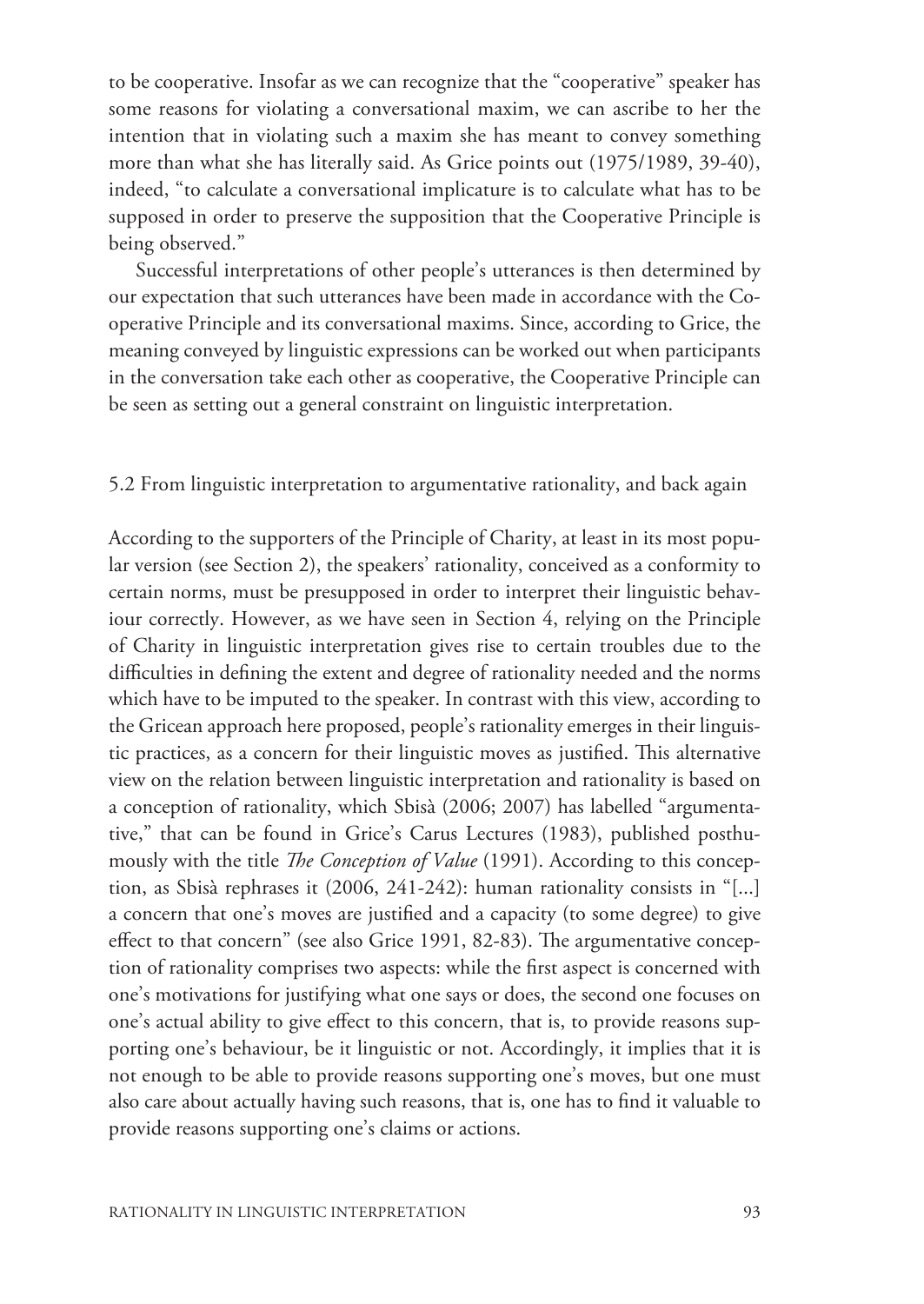Let us consider why this conception of rationality matters in linguistic interpretation. Insofar as we take other participants in the conversation as behaving in accordance with the Cooperative Principle, we consider them as being motivated to communicate with us, that is, their linguistic moves are not made at random but based on reasons, i.e. rationally justified, even when one or more conversational maxims are violated. In this sense, both Grice's Cooperative Principle and his conception of argumentative rationality converge on the idea "[t]he justification of one's moves remains a task for every human being who wants to take him or herself seriously as a person" (Sbisà 2006, 243). It is clear here that human rationality is not to be described as a conformity to certain norms, but is something that one can find in conversation, if considered as a cooperative enterprise. Given this general outlook, we turn now to the role of argumentative rationality in linguistic interpretation. On the one side, in presuming that the speaker observes the Cooperative Principle and its conversational maxims, the hearer considers her as behaving rationally, that is, that her linguistic behaviour is well grounded, and appropriate in trying to reach "the accepted purpose or direction of the talk exchange" (Grice 1975/1989, 26). On the other side, when some of the conversational maxims are taken to be openly violated, in the attempt to give sense to the speaker's utterances the hearer may still assume that she could be taken to be cooperative, after all. When this happens, the hearer can grasp what the speaker has meant by assuming that such violations have been made on the basis of some reasons. As observed by Sbisà (2006, 243-244), indeed, "[e]xplaining a certain part of the meaning of an utterance as a conversational implicature [...] requires that there be an inferential path leading to that implicature and thus an argument in support of it."

More generally, ascription of cooperativeness is a fundamental aspect of our sociality because even when our interlocutors' utterances do not satisfy some of the expectations made explicit by the conversational maxims – e.g. what has been said is taken to be false or lacking adequate evidence, is not as informative as is required, is not relevant or perspicuous – insofar as we acknowledge them as cooperative, we are still able to work out the global meaning conveyed by their utterances. On the one side, in taking our interlocutors as cooperative, we acknowledge them as persons who have reasons for what they say and do, that is, as persons endowed with rationality. On the other side, as we have seen before, since the Cooperative Principle can be considered as a general condition of linguistic interpretation: in doing so we make our interlocutor's utterances interpretable and so understandable.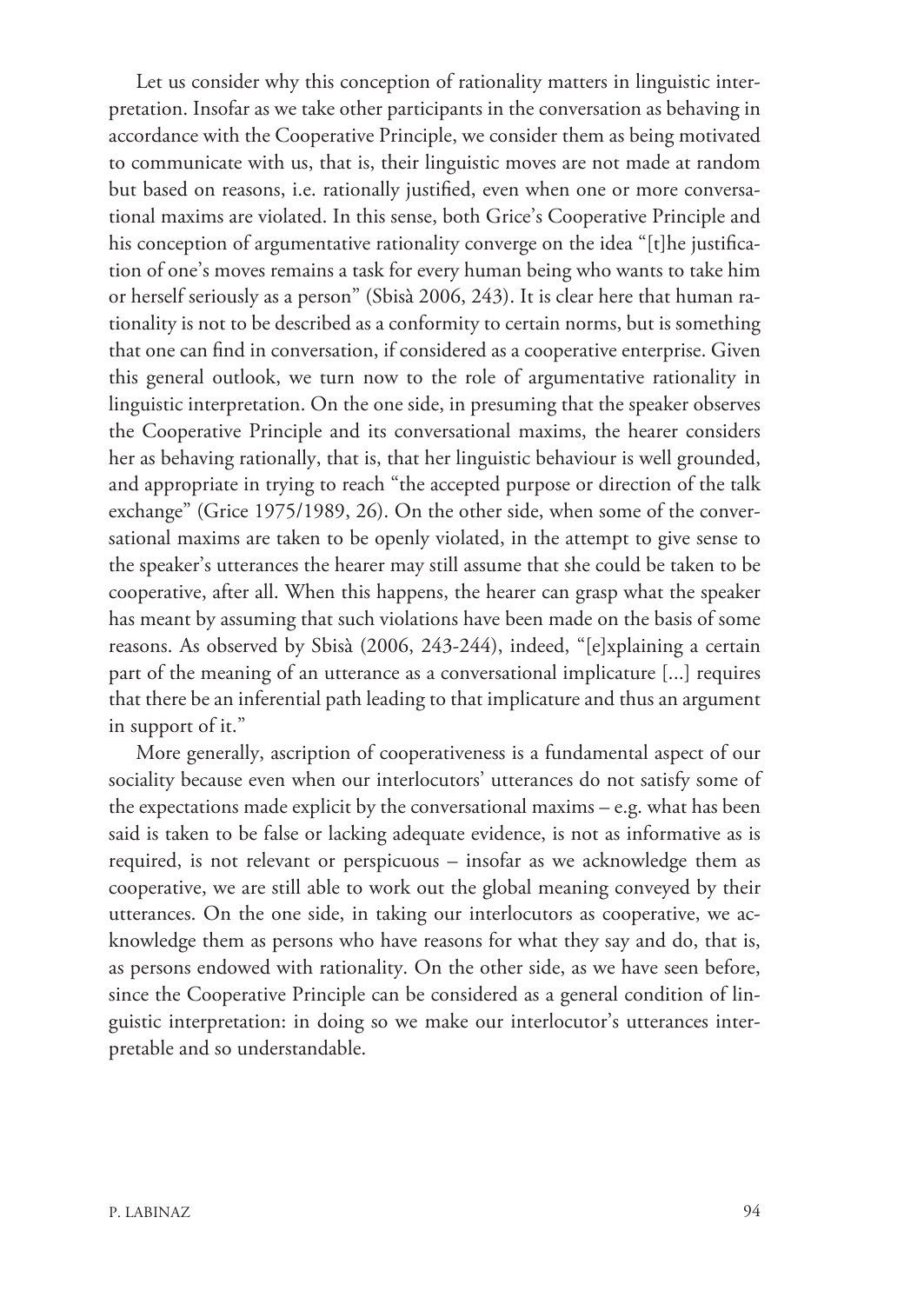## **6. Concluding remarks**

As stated at the beginning of the paper, my main concern here was to discuss the relation between linguistic interpretation and rationality. In the first part, I examined some relevant accounts of linguistic interpretation based on charity, particularly those proposed by Quine, Davidson and Dennett, respectively. Each of these assumes that in order to interpret other people's linguistic behaviour successfully we have to assume *a priori* their rationality, conceived as a conformity to certain norms. As we have seen, however, it is very hard, or maybe impossible, to determine the extent and degree of rationality needed and the norms which have to be imputed to the speaker. In contrast, we have seen that insofar as we take cooperation as a precondition for linguistic interpretation, we can make sense of other people's utterances by assuming that they are made on the basis of reasons, that is, in a rational way. While this argumentative conception of rationality requires further clarification and refinement, as regards why we should have concern for justifying our linguistic moves, what our ability to give effect to this concern amounts to, what a good reason is etc., relying on it helps us to consider human rationality from a different perspective. In particular, given the strict relationship between the attribution of cooperativeness to a speaker and the acknowledgement of her rationality in conversation, people's rationality can be said to emerge in their linguistic practices. Indeed, insofar as linguistic interpretation requires attribution of cooperativeness to be performed successfully, in presuming that our interlocutors' utterances have been made in accordance with the Cooperative Principle, we treat them as having a concern for justifying their linguistic moves, that is, as having concern for acting rationally in conversation.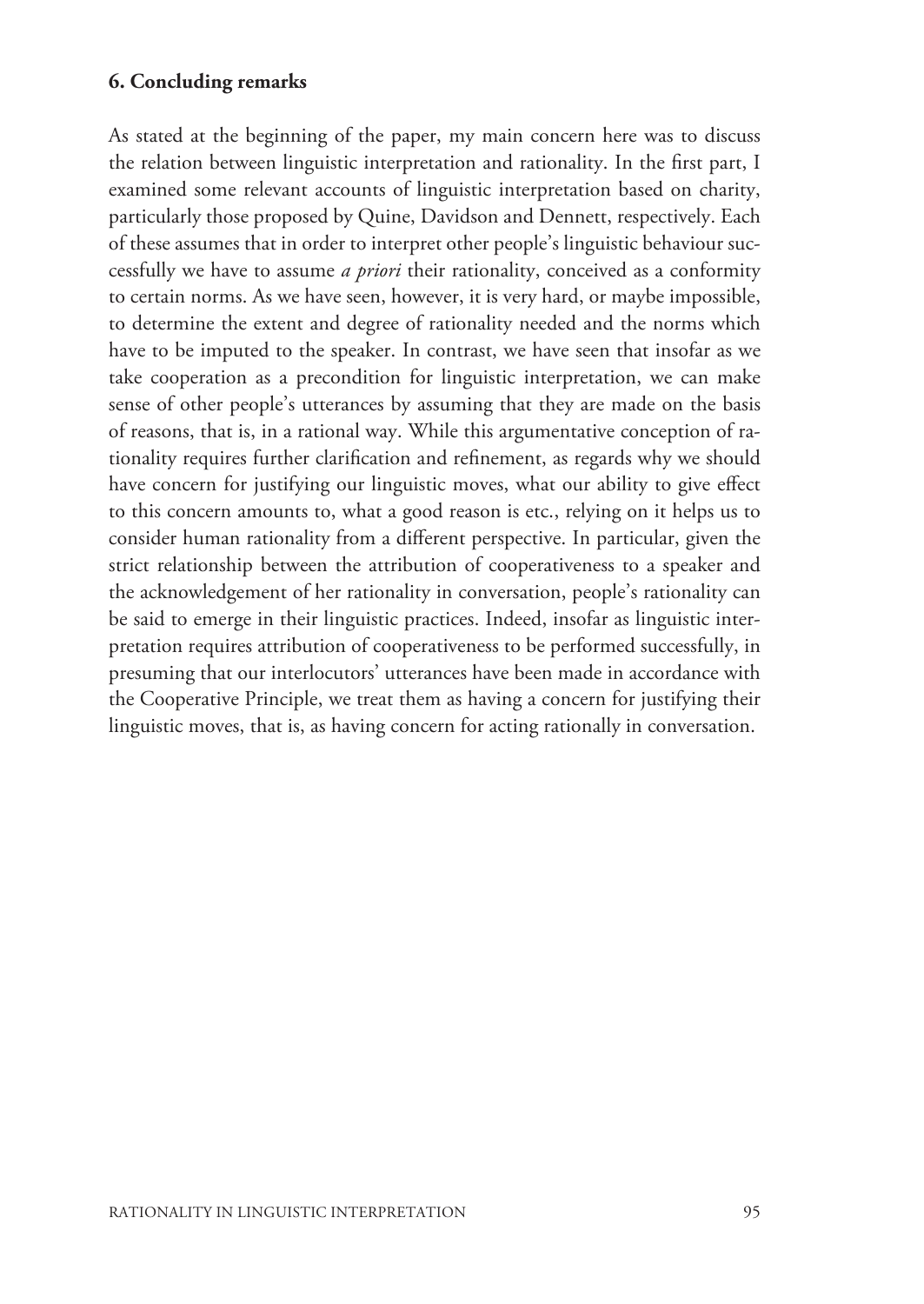# **References**

- Avramides, A. 2001. "Davidson, Grice, and the Social Aspects of Language." In *Paul Grice's Heritage*, edited by Giovanna Cosenza, 115-138. Turnhout: Brepols.
- Cherniak, Christopher. 1986. *Minimal Rationality*. Cambridge, MA: The MIT Press.
- Davidson, Donald. 1966. "Theories of Meaning and Learnable Languages." In *Logic, Methodology, and Philosophy of Science: Proceedings of the 1964 International Congress*, edited by Yehshoua Bar-Hillel, 383-394. Amsterdam: North Holland. Reprinted in D. Davidson (1984), *Inquiries into Truth and Interpretation*, 3-16. Oxford: Oxford University Press.
- Davidson, Donald. 1973. "Radical Interpretation." *Dialectica* 27: 314-328. Reprinted in D. Davidson (1984), *Inquiries into Truth and Interpretation*, 25-140. Oxford: Oxford University Press.
- Davidson, Donald. 1974a. "On the Very Idea of a Conceptual Scheme." In *Proceedings and Addresses of the American Philosophical Association 47:* 5-20. Reprinted in D. Davidson (1984), *Inquiries into Truth and Interpretation*, 183-198. Oxford: Oxford University Press.
- Davidson, Donald. 1974b. "Psychology as Philosophy." In *Philosophy of Psychology,* edited by Stuart Brown, 41-52. New York: Barnes & Noble. Reprinted in D. Davidson (1980), *Essays on Actions and Events*, 229-239. Oxford: Oxford University Press.
- Davidson, Donald. 1980. "Toward a Unified Theory of Meaning and Action." *Grazer Philosophische Studien* 11: 1-12. Reprinted as "Unified Theory of Thought, Meaning, and Action." In D. Davidson (2004), *Problems of Rationality*, 151-166. Oxford: Clarendon Press.
- Davidson, Donald. 1982. "Paradoxes of Irrationality." In *Philosophical Essays on Freud*, edited by Richard Wollheim and James Hopkins, 289-305. Cambridge: Cambridge University Press. Reprinted in D. Davidson (2004), *Problems of Rationality*, 169-187. Oxford: Clarendon Press.
- Davidson, Donald. 1985. "Incoherence and irrationality." *Dialectica* 39: 345-354. Reprinted in D. Davidson (2004), *Problems of Rationality*, 189-198. Oxford: Clarendon Press.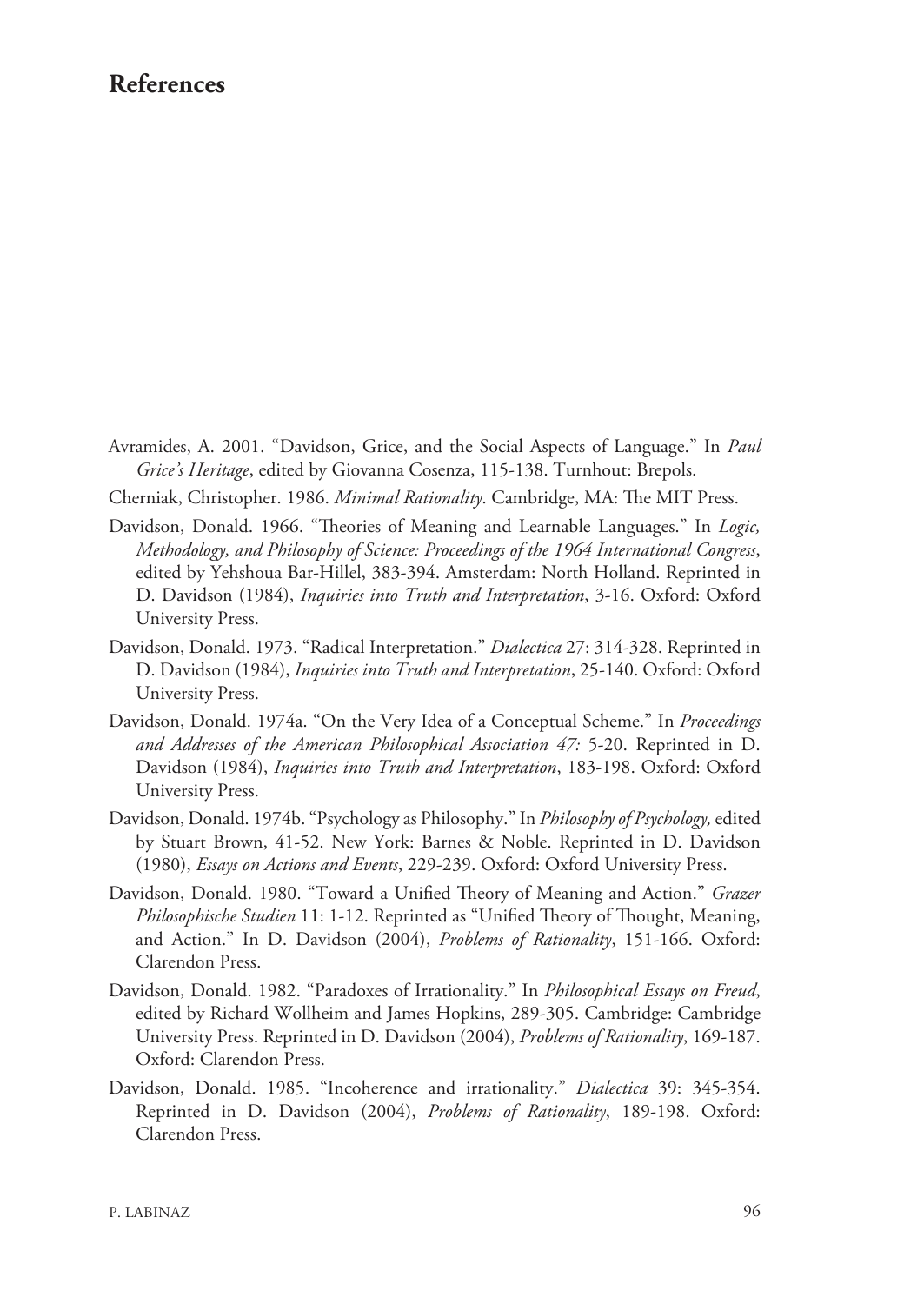- Davidson, Donald. 1991. "Three varieties of knowledge." *Royal Institute of Philosophy Supplement* 30: 153-166. Reprinted in D. Davidson (2001), *Subjective, Intersubjective, Objective*, 205-220. Oxford: Oxford University Press.
- Davidson, Donald. 1998. "Replies." *Crìtica* 30. Reprinted as "Appendix: Replies to Rorty, Stroud, McDowell, and Pereda (1998)," in D. Davidson (2005), *Truth, Language and History: Philosophical Essays*, 315-327. Oxford: Clarendon Press.
- Dennett, Daniel. 1971. "Intentional Systems." *Journal of Philosophy* 78: 87-106. Reprinted in D. Dennett (1978), *Brainstorms: Philosophical Essays on Mind and Psychology*, 3-22. Montgomery, VT: Bradford Book.
- Dennett, Daniel. 1973. "Mechanism and Responsibility." In *Essays on Freedom of Action*, edited by Ted Honderich, 157-184. London: Routledge. Reprinted in D. Dennett (1978), *Brainstorms: Philosophical Essays on Mind and Psychology*, 233-255. Montgomery, VT: Bradford Book.
- Dennett, Daniel. 1987. *The Intentional Stance*. Cambridge, MA: The MIT Press.
- Friedman, Michael.1953. *Essays in Positive Economics*. Chicago: University of Chicago Press.
- Gilovich, Thomas, Dale Griffin, and Daniel Kahneman, eds. 2002. *Heuristics and Biases: The Psychology of Intuitive Judgment*. New York: Cambridge University Press.
- Goldman, Alvin. 1989. "Interpretation Psychologized." *Mind and Language* 4: 161-185
- Grandy, Richard. 1973. "Reference, Meaning and Belief." *Journal of Philosophy* 1973: 439-452.
- Grice, Paul H. 1975. "Logic and Conversation." In *Syntax and Semantics 3: Speech Acts*, edited by Peter Cole and Jerry Morgan, 41-58. New York: Academic Press. Reprinted in P. Grice (1989), *Studies in the Ways of Words*, 22-40. Cambridge, MA: Harvard University Press.
- Grice, Paul H. 1991. *The Conception of Value*. Oxford: Oxford University Press.
- Hollis, Martin. 1982. "The Social Destruction of Reality." In *Rationality and Relativism*, edited by Martin Hollis and Steven Lukes, 67-86. Cambridge, MA: The MIT Press.
- Lewis, David. 1974. "Radical Interpretation." *Synthese* 23: 331-344.
- Ludwig, Kirk. 2004. "Rationality, Language, and the Principle of Charity." In *The Oxford Handbook of Rationality*, edited by Alfred Mele and Piers Rawling, 343-362. New York: Oxford University Press.
- Lukes, Steven. 1982. "Relativism in its Place." In *Rationality and Relativism*, edited by Martin Hollis and Steven Lukes, 261-305. Cambridge, MA: The MIT Press.
- Nisbett, Richard. 2003. *The Geography of Thought: Why We Think the Way We Do*. New York: The Free Press.
- Putnam, Hilary. 1975. "Language and reality." In *Mind, Language and Reality: Philosophical Papers, vol. 2,* 272-279. Cambridge, MA: Cambridge University Press.
- Quine, Willard V.O. 1960. *Word and Object*. Cambridge, MA: The MIT Press.
- Rescorla, Michael. 2013. "Rationality as a Constitutive Ideal." In *A Companion to Donald Davidson*, edited by Ernie Lepore and Kirk Ludwig, 472-488. Oxford, UK: John Wiley & Sons.